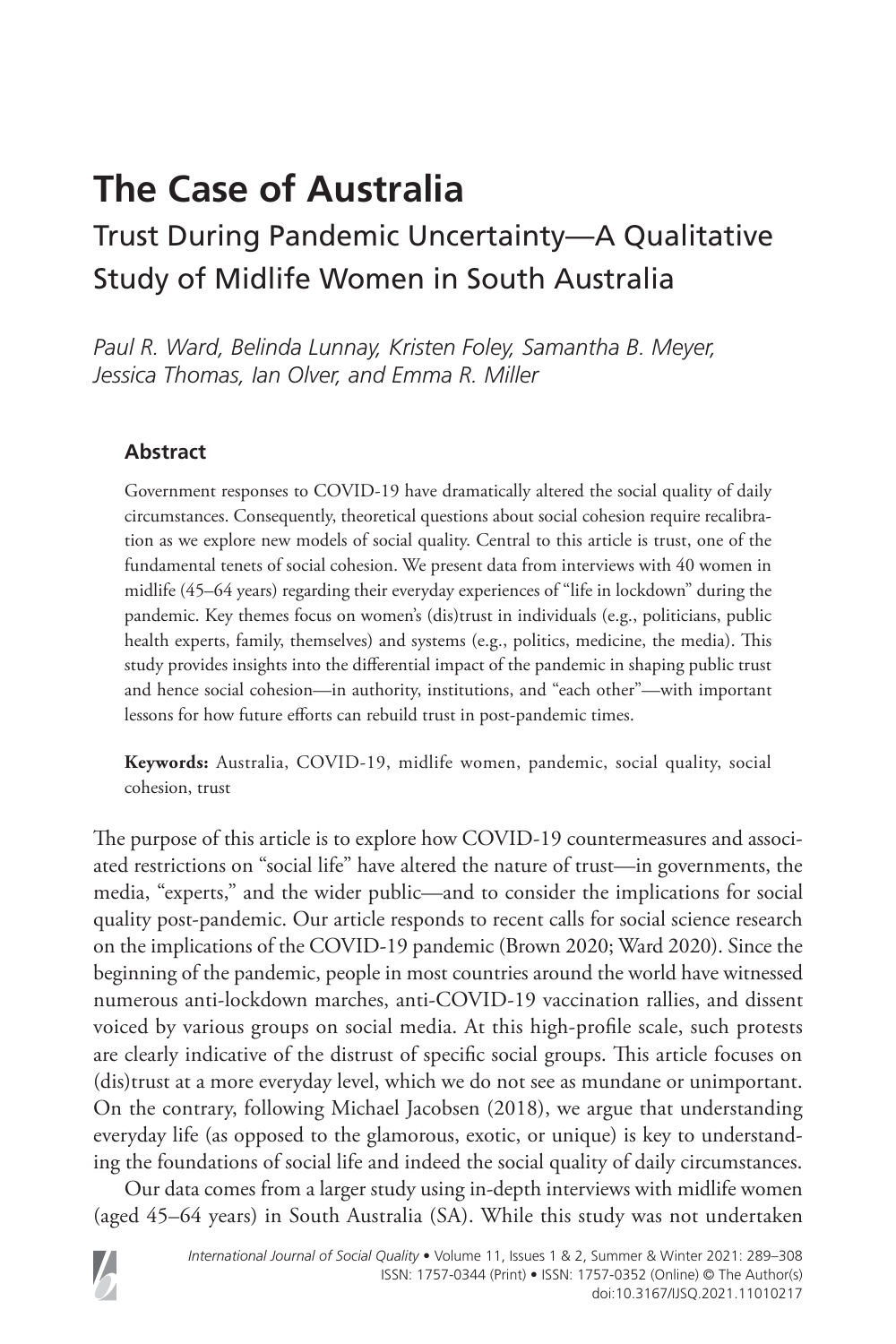explicitly on the notion of trust during COVID-19 lockdowns, all women talked openly, and often without prompting, about how their trust had been impacted during lockdown. Focusing on women's considerations for trust during the uncertainty of COVID-19, our article represents a case study of an aspect of social quality during a global pandemic. In this article, we first describe the context of COVID-19 in SA at time of writing, draw together literature to consider intersections between trust, uncertainty, and social quality, and then use our data to explicate changes in and around trust linked to living in a pandemic and living under pandemic-associated measures of social control.

The structure of the article is as follows. First, we provide some key contextual information on COVID-19 and trust in governments in Australia. Given the breadth of articles in this special issue of IJSQ, this contextual information is key to understanding how women talked about their (dis)trust in institutions and individuals. The section on "trust in government" in Australia in pre-pandemic times provides important context for readers to interpret our data (i.e., the level of trust or distrust pre-pandemic needs to be taken into account when making sense of how women responded during COVID-19 lockdowns). We then go on to outline and elaborate our key research question, which also includes details of our conceptualization of trust and the explicit links between trust and social cohesion within social quality theory (SQT). We then outline our methods and data analysis, although more details on these can be found elsewhere (Lunnay et al. 2021). Following on from this, we provide detailed accounts of (dis)trust in individuals and institutions from the perspective of the women we interviewed. We then discuss our findings in relation to conceptual issues around trust and social cohesion and also how governments might try to rebuild and maintain trust during and after COVID-19.

# **Contextual Data on COVID-19 in Australia**

Relative to the global experience, COVID-19 case numbers and deaths have been low in Australia. International borders were restricted early in the pandemic, initially to countries with significant local outbreaks—the first restriction applied to anyone arriving from the Chinese city of Wuhan, where the earliest cases in Australia had originated. As the epidemic escalated, the restriction got wider: by early February 2020, all Chinese nationals were blocked from entering Australia, and by 20 March 2020, following increasing case numbers, largely among foreign nationals and returning residents, Australia's borders were essentially closed. They remain so to this day (Duckett and Stobart 2020). Quarantining, border restrictions (jurisdictional and international), social distancing, and state- or nationwide lockdowns have been the mainstay of the Australian approach to the pandemic. These approaches and the good fortune of geography, combined with a number of large social and financial support initiatives, have helped to largely contain the spread of the virus in Australia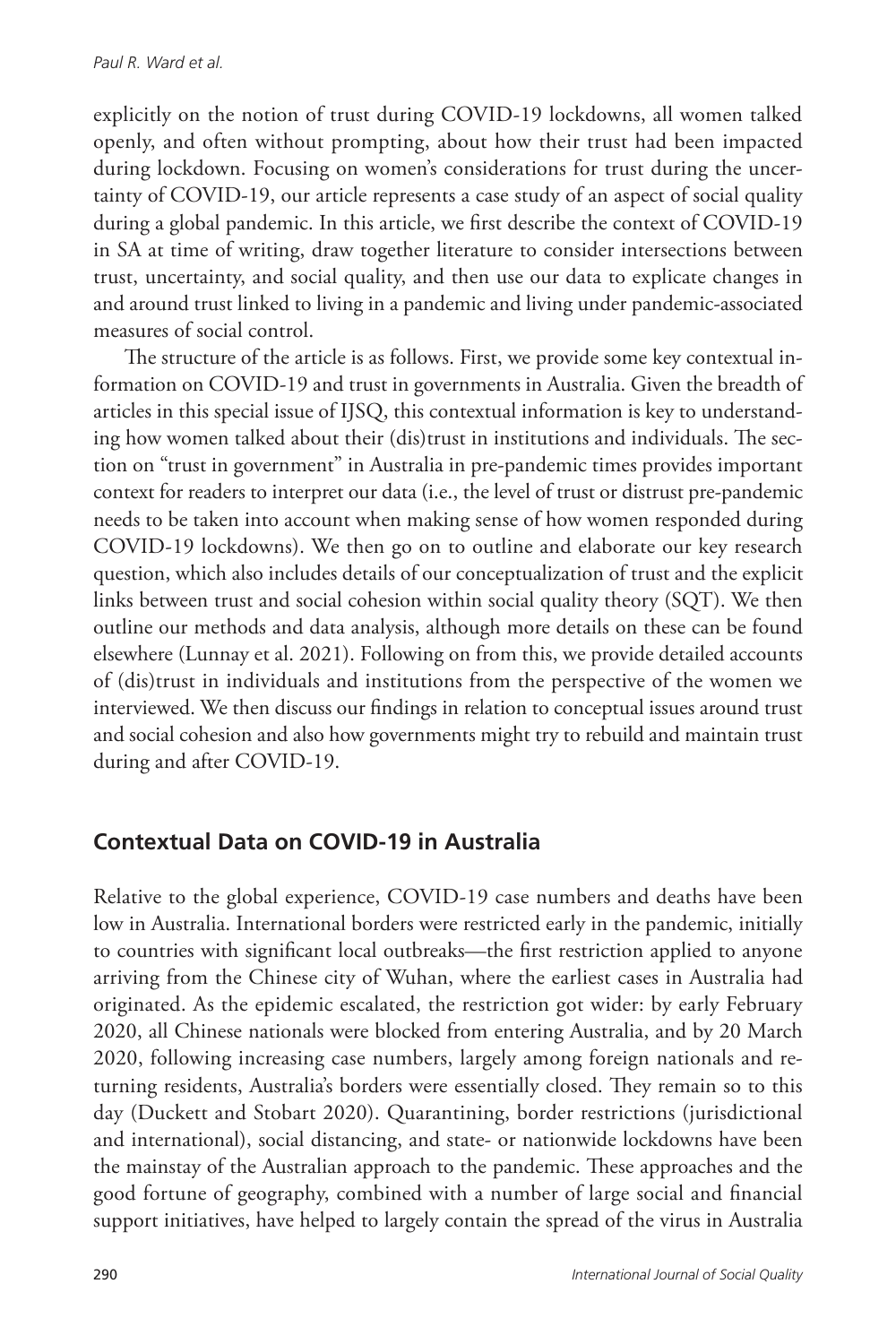

**Figure 1.** Daily and Cumulative Cases of COVID-19 in Australia: March 2020 to August 2021. (Sources: <https://www.covid19data.com.au/>; https://www.health.gov.au/news/ health-alerts/novel-coronavirus-2019-ncov-health-alert/coronavirus-covid-19-current -situation-and-case-numbers)

and prevent local health systems from being overwhelmed (Australian Government Department of Health 2021). Despite the successful efforts described above, Australia has recorded a total of 53,856 cases to date across three main outbreaks, the second of which occurred in the single jurisdiction of Victoria. The third and largest outbreak is currently occurring in the most populous jurisdiction of New South Wales (Figure 1).

By time of writing, the total number of COVID-19-attributed deaths numbered 1,006 (Figure 2), providing a population COVID-specific mortality rate of 3.91 per 100, 000 over the pandemic. The global population COVID-specific mortality rate over the same period was 58.47 per 100,000.<sup>1</sup> The case fatality rate in Australia during this time was 1.87 percent, which was slightly lower than the global case fatality rate of 2.08 percent.<sup>2</sup> The much lower population COVID-specific mortality reflects the relatively low cumulative case numbers in Australia.

The vaccine rollout started relatively late in Australia (February 2021) and has relied heavily on the AstraZeneca (Vaxzevria) vaccine and the more recent mass introduction of the Pfizer/BioNtech mRNA vaccine (Evershed and Nicholas 2021), with the latter recommended for persons under 60 years of age (Australian Technical Advisory Group on Immunisation 2021). To date, nearly 20 million vaccinations have been administered, with 58 percent of the adult population having received at least one dose and 34 percent having been fully vaccinated to date (Australian Government Department of Health 2021).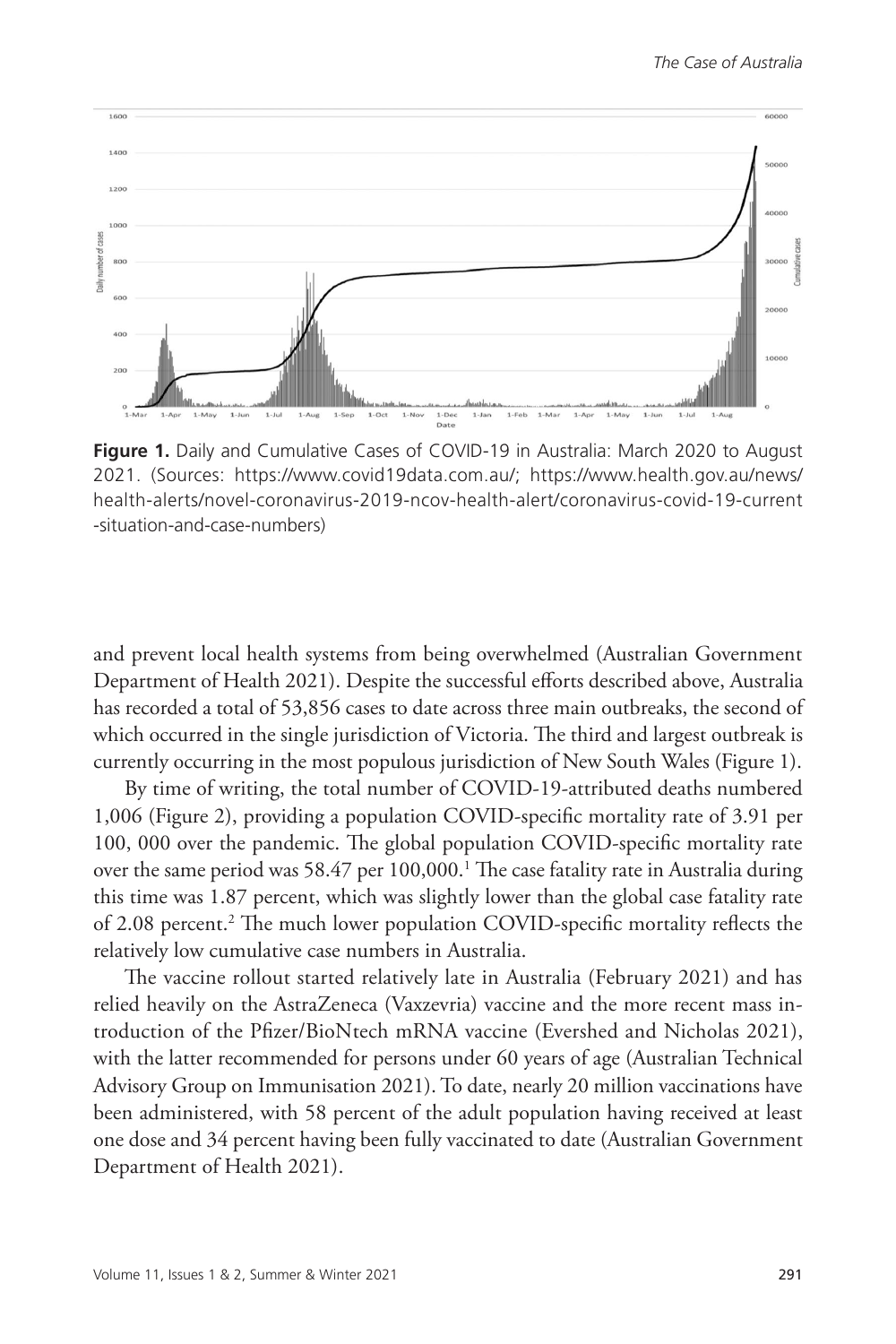

**Figure 2.** Daily and Cumulative Deaths due to COVID-19 in Australia: March 2020 to August 2021. (Sources: https://www.covid19data.com.au/; https://www.health.gov.au/ news/health-alerts/novel-coronavirus-2019-ncov-health-alert/coronavirus-covid-19 -current-situation-and-case-numbers)

## **Trust in Institutions in Australia pre- and during the COVID-19 pandemic**

Australia has three levels of government, all with differing roles and levels of power local, state, and federal. During COVID-19, the federal and state governments have exercised different processes and powers to try and optimally manage the transmission of COVID-19. This has led to different messages in the media and to federal and state politicians openly criticizing one another (Thomas et al. 2020). This is not the place for a political science analysis of federated states and the complicated and often confusing implications for members of the public (particularly in terms of "who" to trust), but it is the place to provide non-Australian readers with important information about the political context of the pandemic.

In a cross-sectional survey in Australia pre-COVID-19, public trust in all three levels of government was between 50–60 percent (60 percent for local, 51 percent for state, and 58 percent for federal), with distrust being between 40–60 percent (40 percent for local, 49 percent for state, and 42 percent for federal) (Meyer et al. 2012). Longitudinal community surveys of the Australian public (undertaken by Essential Research, which conducts regular surveys on social and political issues in Australia), has shown an increase in trust in all three levels of government between 2016 and 2020,3 but higher levels of trust in a *particular* level of government was not demonstrable. The most recent survey, in April 2020 after the emergence of COVID-19 in Australia, showed a convergence of trust, with respondents reporting different and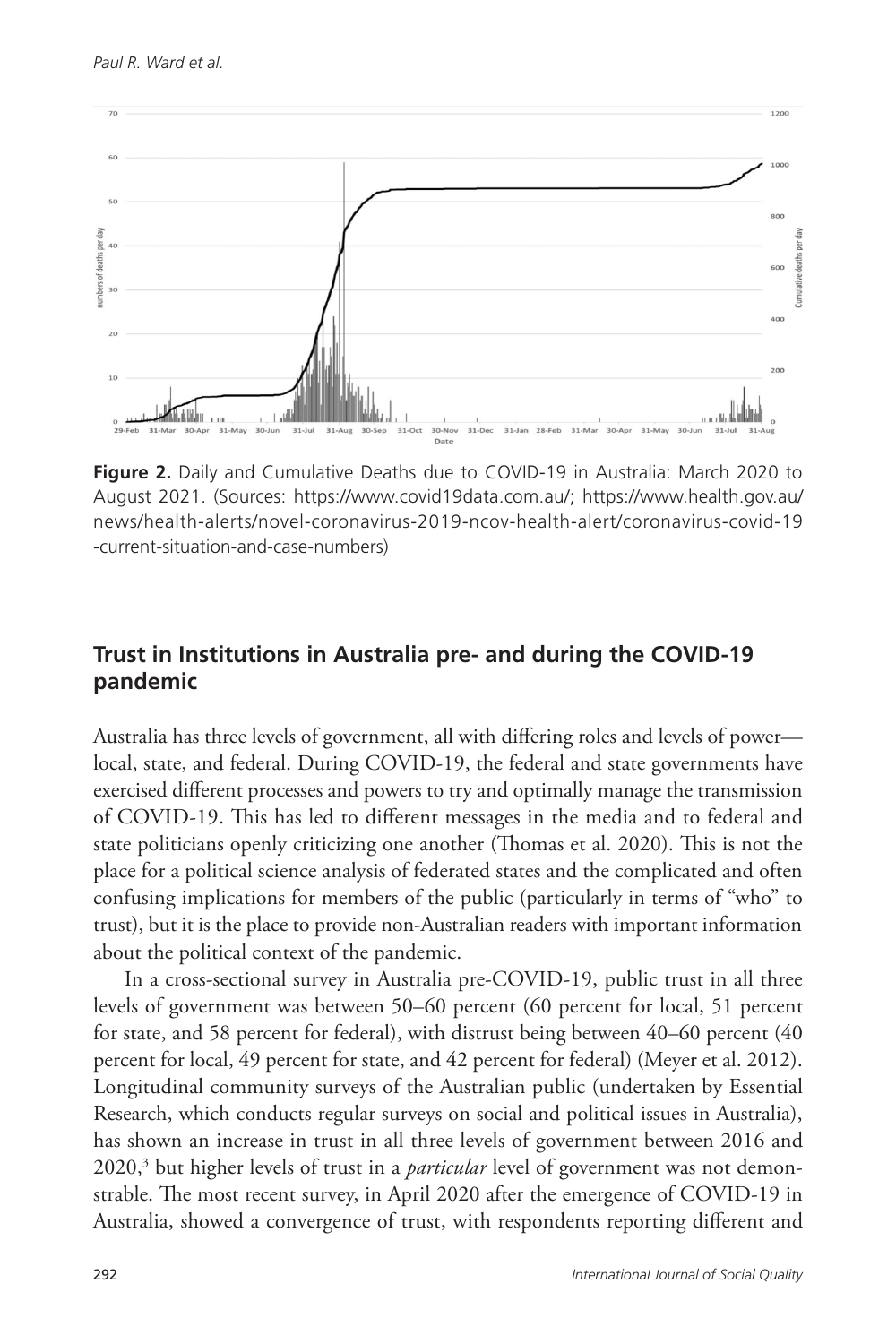changing "trust" in all three levels of government. This suggest a concurrence with Anthony Giddens (1990, 1991) that trust is no longer a "given" but needs to be consciously and constantly "worked on and won." Furthermore, the relatively low levels of trust in the government and media during COVID-19 shown in the survey are worrying, since it could mean that the public cannot be "trusted" to do the "right thing" and adhere to COVID-19 lockdown requirements. This provides important context for international readers, who live in countries where trust levels in government differ (Bangerter et al. 2012; Baum et al. 2009; Blair et al. 2017; Deurenberg-Yap et al. 2005; Freimuth et al. 2014; Hardin 1998; Henderson et al. 2020; Ward et al. 2015; Ward et al. 2016; Wong and Jensen 2020).

#### **Elaboration of the Research Question**

Trust is a central pillar in the architecture of social quality and, in particular, of social cohesion (Berman and Phillips 2012). This claim has been made numerous times by social quality scholars, and does not need to be rehearsed here (Beck et al. 2001; Bureekul and Thananithichot 2013; Chen and Shi 2013; Lin et al. 2009; Meyer et al. 2010; Vajirakachorn 2013; Walker and Van der Maesen 2004; Ward 2006a; 2006b; Ward and Meyer 2009; Ward et al. 2011). Trust has been variously defined and conceptualized elsewhere (Gambetta 1988; Gilson 2003, 2006; Gilson et al. 2005; Luhmann 1988; Misztal 1996, 2001; Möllering 2001). Our key research question is: why and in what context did women (dis)trust individuals and institutions during early stages of the COVID-19 pandemic in South Australia?

This question has both theoretical and policy relevance. On a theoretical level, we can further understand the "stability" of trust—a change in trust indicates the potential fragility of trust whereby the emotions raised (fear, anxiety, anger) during the pandemic may have changed women's trust in themselves, other individuals around them, and/or institutions such as government, science, and the media. Given the links between trust and social cohesion, we can also make an abductive leap that reductions in trust may infer an erosion of social cohesion (given that our data was collected during the early stages of the COVID-19 pandemic, it may be more of a "leap" than "logic" to make this claim, so we do so with hesitance). On a policy level, understanding the factors that lead to distrust (symbols of distrust) will be key in terms of trying to rebuild and maintain trust in and compliance with COVID-19 countermeasures.

Sociologists identify two types of trust: institutional trust and interpersonal trust, which are also seen as key factors shaping social cohesion and ultimately social quality (Berman and Phillips 2012). Interpersonal trust is regarded as an outcome of interpersonal interactions that people can learn in order to make decisions about future interactions (an individual uses past experiences of similar interactions to predict whether or not to trust someone in the future) (Giddens 1990; Luhmann 1979, 1988; Möllering 2006). Likewise, communities need to trust each other—we need to trust the pandemic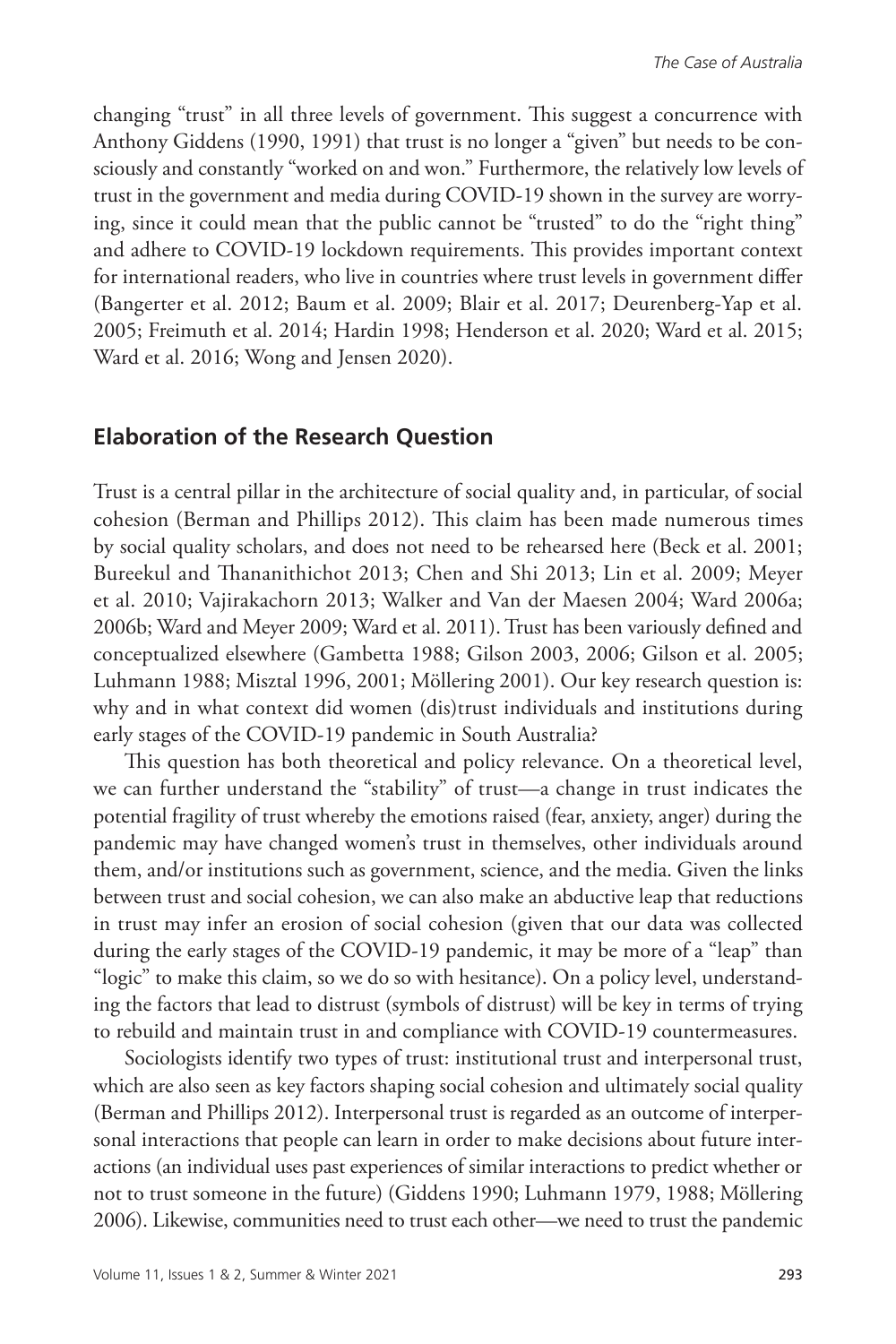measures that others are taking (e.g., is take-out food prepared hygienically; are people sanitizing their hands; are parents following guidelines to reduce the potential for school-based transmission?). Institutional trust is "*the expected utility of institutions performing satisfactorily*" (Mishler and Rose 2001: 31). In terms of defining overall trust, we use the definition offered by Jack Barbalet: "*Trust is a means of overcoming the absence of evidence concerning the future behaviour of a partner or partners in cooperative activity*" (2011: 41). There are all sorts of uncertainties and contingencies built into the decision to trust (or not), and Barbalet argues that trust is ultimately based on cooperation—if we trust, we believe that the other person (or institution) will do their best for us, and we will cooperate in a social relationship on that basis. In premodern times, most people would base their behaviors on what people in power would tell them to do—they just "had to" trust them. However, in contemporary times, the essence of being a "good citizen" is to take on more responsibility for ourselves and our families, and in so doing to use the vast amount of information sources to make "informed" choices—and these choices are based on who or what we trust most. In the uncertain conditions of COVID-19, governments must obtain and maintain public trust to optimally respond to the pandemic by convincing citizens to do the "right thing" in terms of social distancing, lockdowns, and hygiene (Brown 2020; Ward 2020; Wong and Jensen 2020). These cultural and social shifts in our trust in authority and institutions—our questioning—also place an increased importance on trust within our social relationships as a mechanism for social cohesion (Berman and Phillips 2012).

# **Methods and Data Analysis**

The data used within this article is from semistructured, open-ended interviews with forty South Australian women aged 45 to 64 years. More details on our methods and data analysis can be found elsewhere (Lunnay et al. 2021).

We interviewed each woman twice: the first interviews were conducted during 2018–2019 (pre-COVID-19), and then we specifically reinterviewed the same women in early to mid-2020 (during COVID-19) as COVID-19 emerged in SA. The data used here is mostly from the second set of interviews, since this was when women talked specifically about their trust considerations while living amid pandemic conditions. We also use some data from the pre-COVID-19 interviews to highlight shifts in trust considerations for particular women.

For diverse case sampling, study participants were purposively sampled by three self-reported characteristics: socioeconomic indicators (self-reported education and income), perceived level of alcohol consumption, and perceived risk of breast cancer. Though not statistically generalizable, our sample is a relatively representative sample of South Australian women in midlife experiencing various life circumstances including living arrangements (with/without others including children of varying ages), relationships, occupations, and social and cultural activities.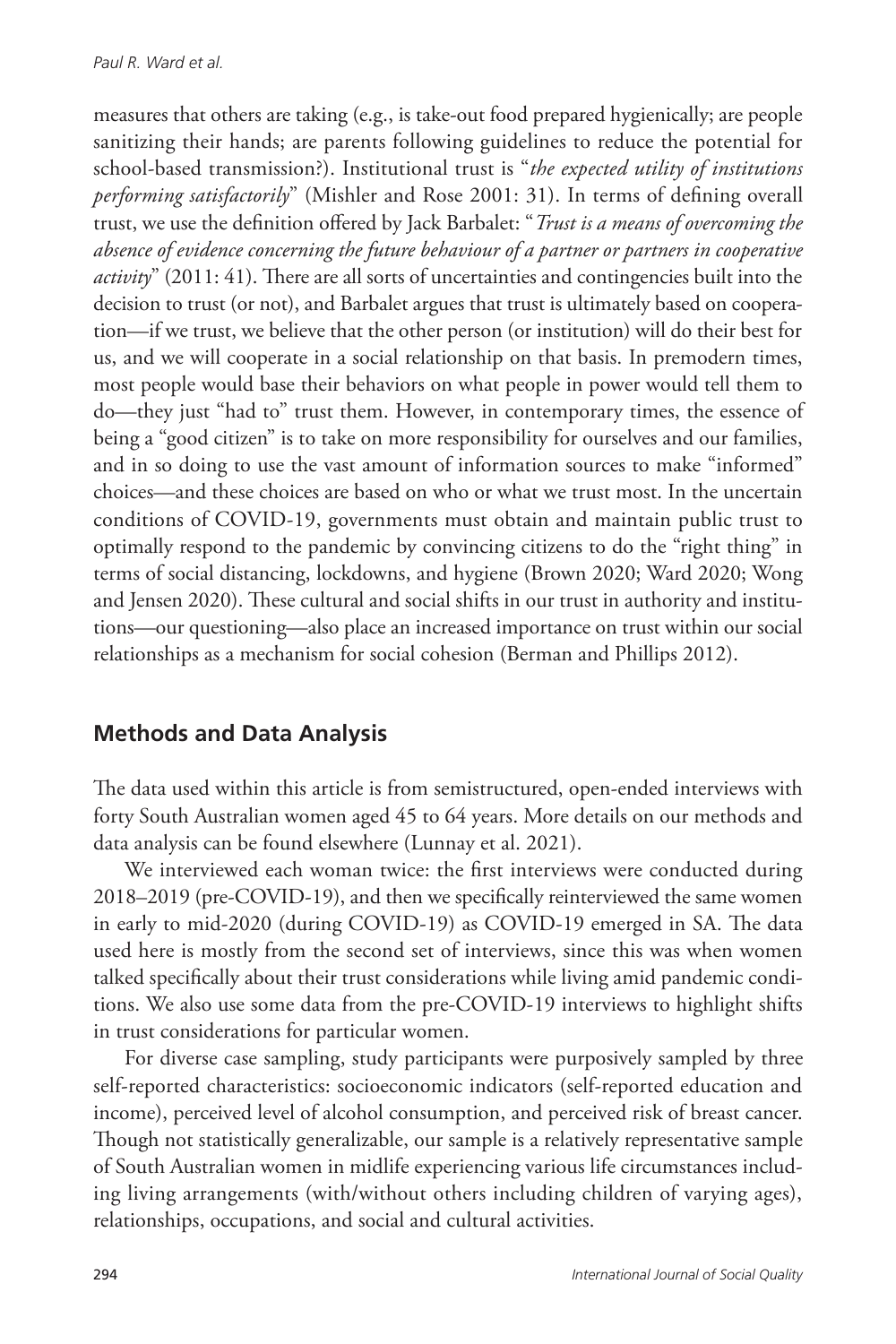All interviews were undertaken by researchers KF and BL. The pre-COVID-19 interviews lasted approximately sixty minutes and occurred face to face in community centers, libraries, cafés, and women's homes. The interviews conducted during COVID-19 were shorter, on average thirty minutes (focused specifically on the impact of COVID-19 on daily living, and alcohol consumption in particular) and occurred via telephone or videoconference (i.e. FaceTime) due to social distancing rules. There were no compromises to rapport development, given this was established before COVID-19.

In the interviews conducted during COVID-19 (the focus of this article), we asked participants if and how social distancing changed the way they socialize and their feelings of connectedness with others. We asked about the impacts of social distancing on their alcohol consumption and whether their perceptions of risk and trust changed with the advent of COVID-19. While this study was not undertaken explicitly on the notion of trust during COVID-19 lockdowns, all women talked openly (often unprompted) about how their trust had been impacted during lockdown. All participants talked about their general views on government responses to COVID-19 and their (dis)trust in various institutions and the people involved in providing information and responding to the various pandemic countermeasures.

Interviews were audio-recorded, transcribed verbatim, and deidentified. Researcher impressions were recorded during and immediately after each interview. First, following transcription and checking for accuracy, all transcripts were analyzed *per time point* following a three-step progressive method of (1) precoding, (2) conceptual and thematic categorization, and (3) theoretical categorization, a process for synthesizing social theory within qualitative analysis (Meyer and Ward 2014). All transcripts were manually and inductively precoded. All transcripts were then imported to NVivo QSR (v12) data analysis software into labeled folders for each time point of data collection. In NVivo, a preliminary coding framework was developed based on precoding; the researcher's impressions that emerged from closely reading transcripts; team discussions about the concepts that emerged through interviews; and manually labeling ideas in participants' stories. Next, using a combination of inductive and deductive procedures, thinking codes were collapsed into broader categories and themes, creating a hierarchical coding framework and identifying linkages between the categories and concepts. At this stage, the research team co-coded a selection of the transcripts for reliability testing and to determine additional codes to be added to the preliminary coding framework. Four researchers (BL, PW, KF, JT) independently precoded six interviews (three "pairs" of interviews conducted before and during COVID-19) against the preliminary coding framework. The team then met to compare coding and subsequently revised the codes and modified the framework. The revised hierarchical coding framework guided coding of all transcripts (n=80). Finally, we organized the conceptual categories into theoretical groupings. This process aided explanatory rigor in our research findings of trust conditions/considerations during COVID-19.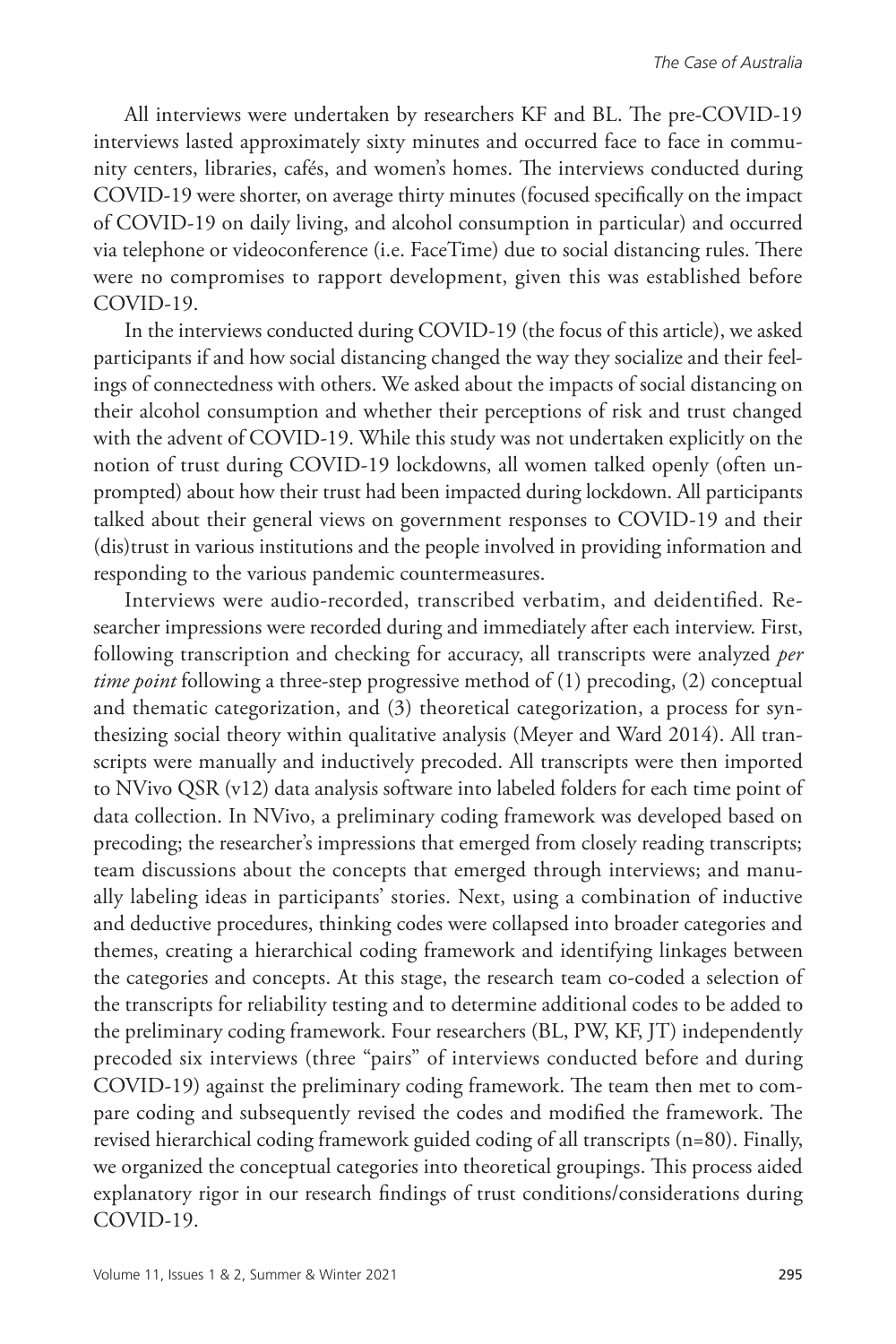#### *Paul R. Ward et al.*

The study had full ethical approval from the Flinders University Human Research Ethics Committee. Informed consent was sought before each interview commenced.

#### **Results**

Throughout this section, we provide data to evidence our key findings to do with trust conditions and considerations amid pandemic uncertainty: the challenges to trust in the face of a contradictor or too much information; dis/trust in governments and institutions; dis/trust in "others"; and notable changes in trust considerations resulting from the pandemic experience.

#### *Challenges of Trust in the Face of a Contradictor or Too Much Information*

An overriding theme related to the difficulty and complexity in "trusting" during the pandemic was the speed at which information was disseminated through various channels and the changing and sometimes contradictory information. In this way, "to trust or distrust" was neither a simple nor a static process—for example, Paula said:

You get lots of different [people] and I just, you know, follow rules and follow authority and believe what the government tells me and go with that. And then you just go sometimes, "oh, well, maybe I am too structured to believe too much in what someone in authority does tell me." But I think that is, that's my nature really anyway, and that other stuff is really far-fetched. But when you have—I don't know, you just hear it from maybe some different sources and, yeah, you just kind of go well, "what is actually really going on?" And like I've said, there might be one thing that's true in like a whole twenty-minute video or they're so passionate and so, you know, taken in by it that you just kind of go, "well, am I just dismissing it without really thinking about it, or is it just really rubbish and that's what it is?" But in the end, after you get bombarded by a few different areas, I just kind of thought, no, it all is just stupid. (Paula, during COVID-19)

Paula's comments identify her confusion around whether to trust herself or others, and ultimately, who can or cannot be trusted. Her response speaks to feelings of being overwhelmed with both the amount and contradictory nature of information on COVID-19, which in her view is all "just stupid" (interpretable as "not trustworthy")*.* This response is similar to that of patients with heart disease who were "turned off" to the contradictory information (Meyer and Ward 2014), what Ulrich Beck (1992) referred to as "eschatological ecofatalism." This can also be seen in Donna's comments:

And every day we get something different, we get another bulletin from the government, there's something new that you've got to keep . . . like it just drives me mad. All these emails, and you just, oh, "I'll read that later," but actually I stopped reading. (Donna, during COVID-19)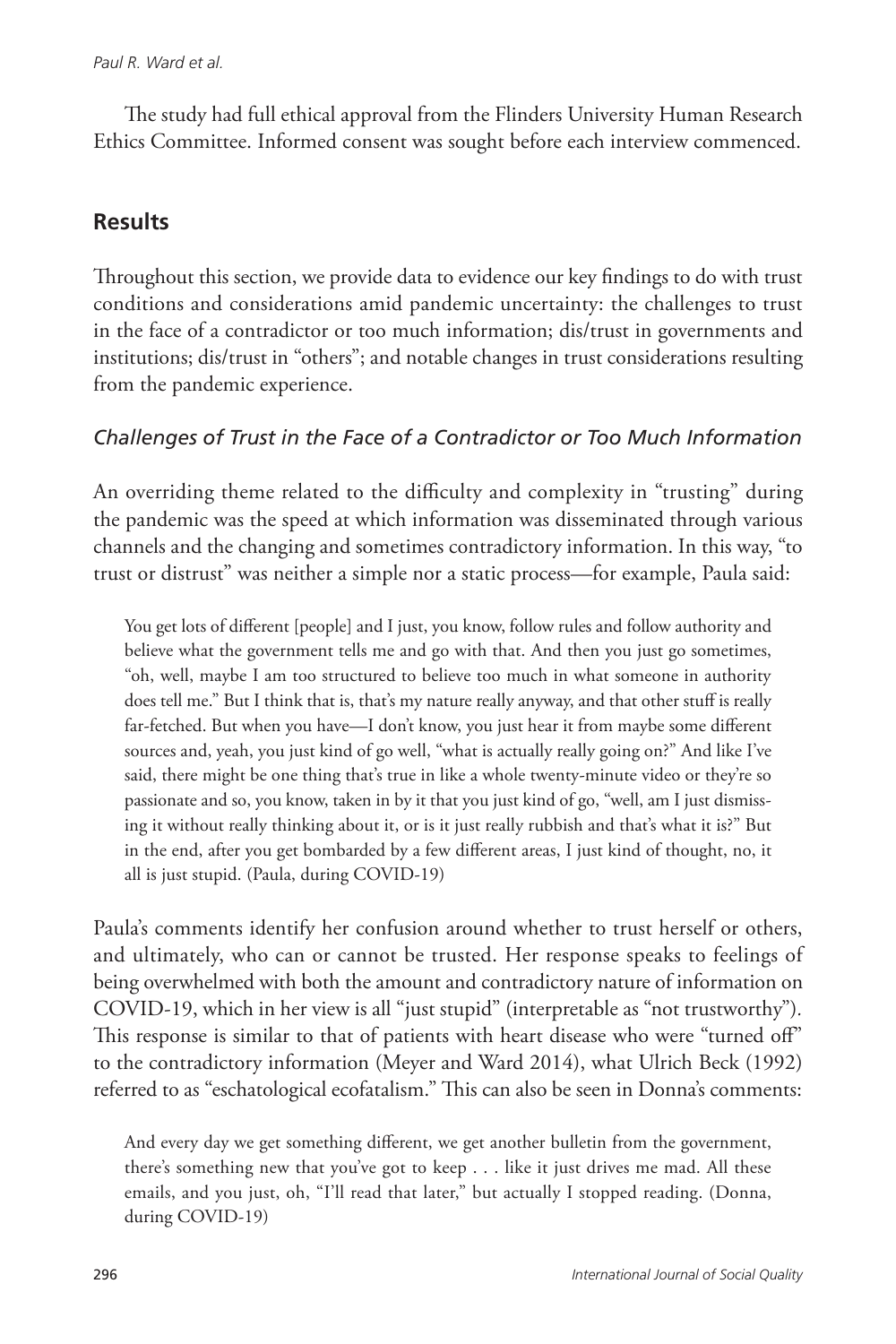Julie questioned the extent to which searching for and reading/listening to additional information would help decision-making: "What good is it going to do for me to hear that?" (Julie, during COVID-19). Other participants expanded on the idea of "turning off", explaining how the masses of information led to a "deafening" experience and negative impacts on their mental health: "I'm getting tenser and tenser . . . I can only hear so much" (Irene, during COVID-19).

#### *Trust in Governments and Other Institutions during COVID-19*

Most participants discussed their general trust in governments (state and federal), with broad statements about governments "doing the right thing" and "doing their best." Describing how participants were responding to the government restrictions, the following comments present a generalized viewpoint:

Governments are doing as much as they can and everybody's doing what they can and I'm quite happy with the measures everybody's got in place . . . [we] muddle through and see what we really believe and what we don't. Probably sticking more with the government stuff at the moment because although there is other bullshit stuff that goes on behind the scenes and everyone's got their different agenda and stuff and politics. I understand that, the fact that, the opposition and the government are on the same page. (Gillian, during COVID-19)

Gillian clearly understands that "other bullshit goes on behind the scenes," but her trust in the government response seems bolstered by the bilateral agreement between government and the opposition.

In addition to talking about (dis)trust in governments, participants also talked about other institutions involved in managing the COVID-19 response. There was a general trust in "experts" providing advice to governments, including the public health professionals who spoke at press conferences on the specifics of the virus (i.e., numbers of cases, numbers of deaths) and justifying the various public health measures. These experts were seen as having "epistemic authority" (Lewis 2007; Zagzebski 2012)—a trusted form of knowledge whereby the individual (e.g., public health officer) has legitimate knowledge and little to gain, and is therefore more likely to be trusted. For example:

They're the experts. I'm not the expert. You get all these idiots—sorry. I shouldn't call them idiots, but seriously on social media and in Michigan where they're protesting, you know, 50,000 of them gathered to protest about the lockdown and, it's like, these are the medical experts [who] have said this is what we need to do. We damn well need to do it. And they have just made that situation so much worse and I don't understand that . . . I didn't have to wait for it to go to red and then go to a travel ban. It was just like, "no, you're the experts and I trust that." (Rebecca, during COVID-19)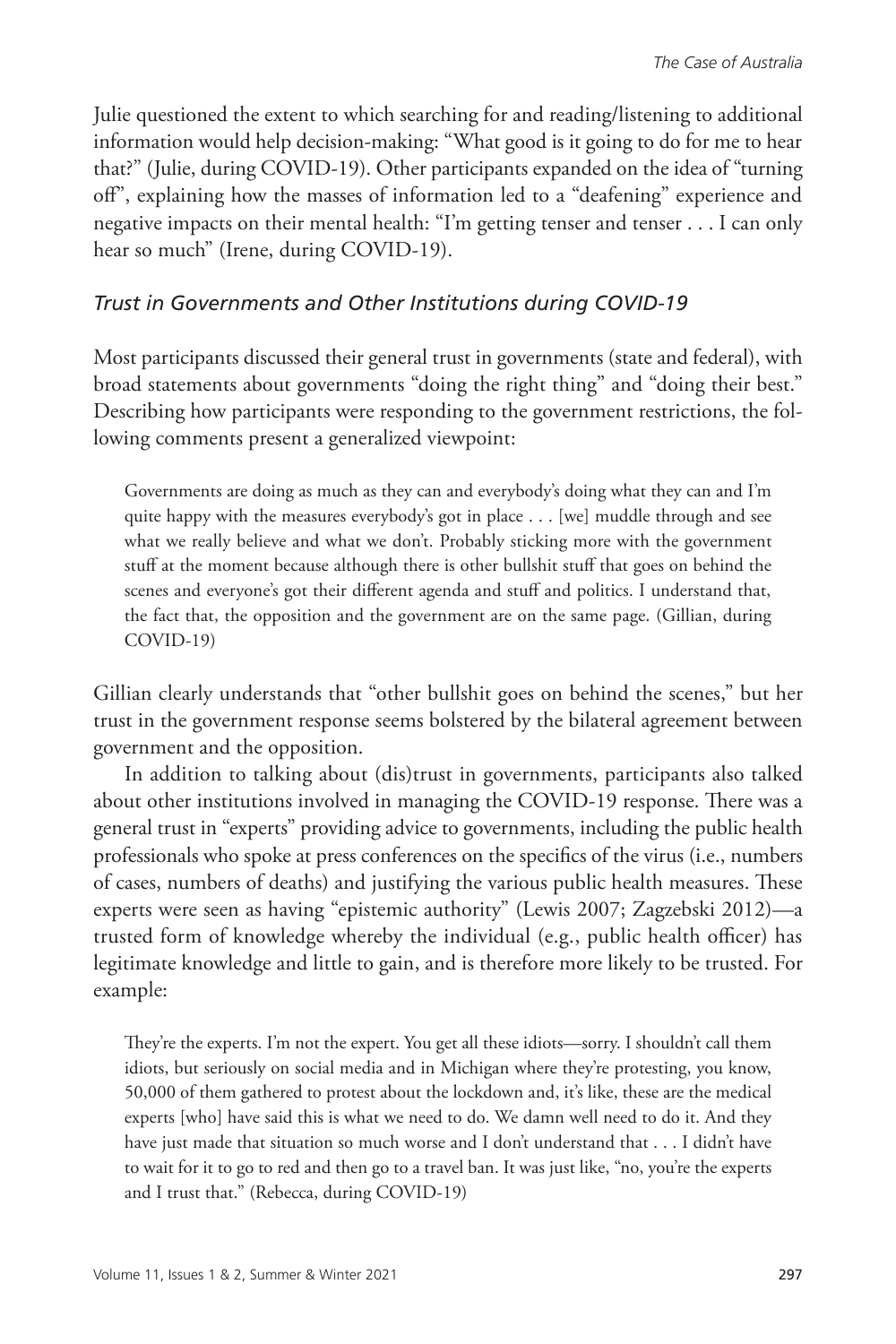# *Distrust in Governments and Other Institutions during COVID-19*

Across our interviews, generalized trust in governments varied. Some participants questioned the motives of governments in similar ways to those who believed the many conspiracy theories on social media linked to the so-called "Plandemic." For example, Irene sided with conspiracy theorists, suggesting that the current pandemic countermeasures were a slippery slope to future legal changes and more overt forms of political control:

What laws are they going to change through this? 9/11: what laws did they change? Are they going to change laws, and we come out of this, and we're going to have some other sneaky little restriction? . . . They tightened the noose; I think it's about control . . . I think they're out to scare us all. I think that something else is going on because I think they want a cashless society. Because I don't think they want us to be able to actually see money and what's being done with money. . . . There's all sorts of fucking corruption going on. (Irene, during COVID-19)

Irene also extended her distrust in governments to include the pharmaceutical industry, a sentiment echoed by several participants who also had a generalized distrust of politicians, science, and the media. This anti-science sentiment has been identified elsewhere (Attwell et al. 2017; Attwell et al. 2018; Ward et al. 2017a; Ward et al. 2017b) and will likely gain increasing social media presence as COVID-19 vaccinations come closer to reality:

Oh yeah I'm not getting the vaccination. That's the other thing. If they bring out a vaccination, I'm not getting a vaccination. I'm not. I've done some research. I'm not. I don't trust the big pharmaceuticals at all. (Irene, during COVID-19)

In the comments below, Jerry also talked about conspiracy theories, but rather than buying into them she considered the messiness of decision-making. Like others, Jerry acknowledged that governments are "not going to tell you anything" and indeed "don't want you to know," suggesting an implicit distrust in government motivations. She explained the various factors at play affecting trust, including a "new world order" and "microchips," and the manifesting of anxious thoughts. This excerpt is a wonderful exposé of the complexity and emotional labor involved in trust considerations during COVID-19:

When I see people put "everybody stay at home," it's like, I feel like whatever the government is trying to do is working, because no one really knows the truth . . . like I said to someone the other day, "the government (or anybody) is only ever going to tell you what they want you to know; they're not going to tell you anything they don't want you to know, and then people will believe whatever they're told" . . . Well at first, I thought, "you know, either they're trying to do a new world order and they're going to inject us with microchips," and then it was bit farfetched and I thought, "well what am I going to do to protect myself?" I need to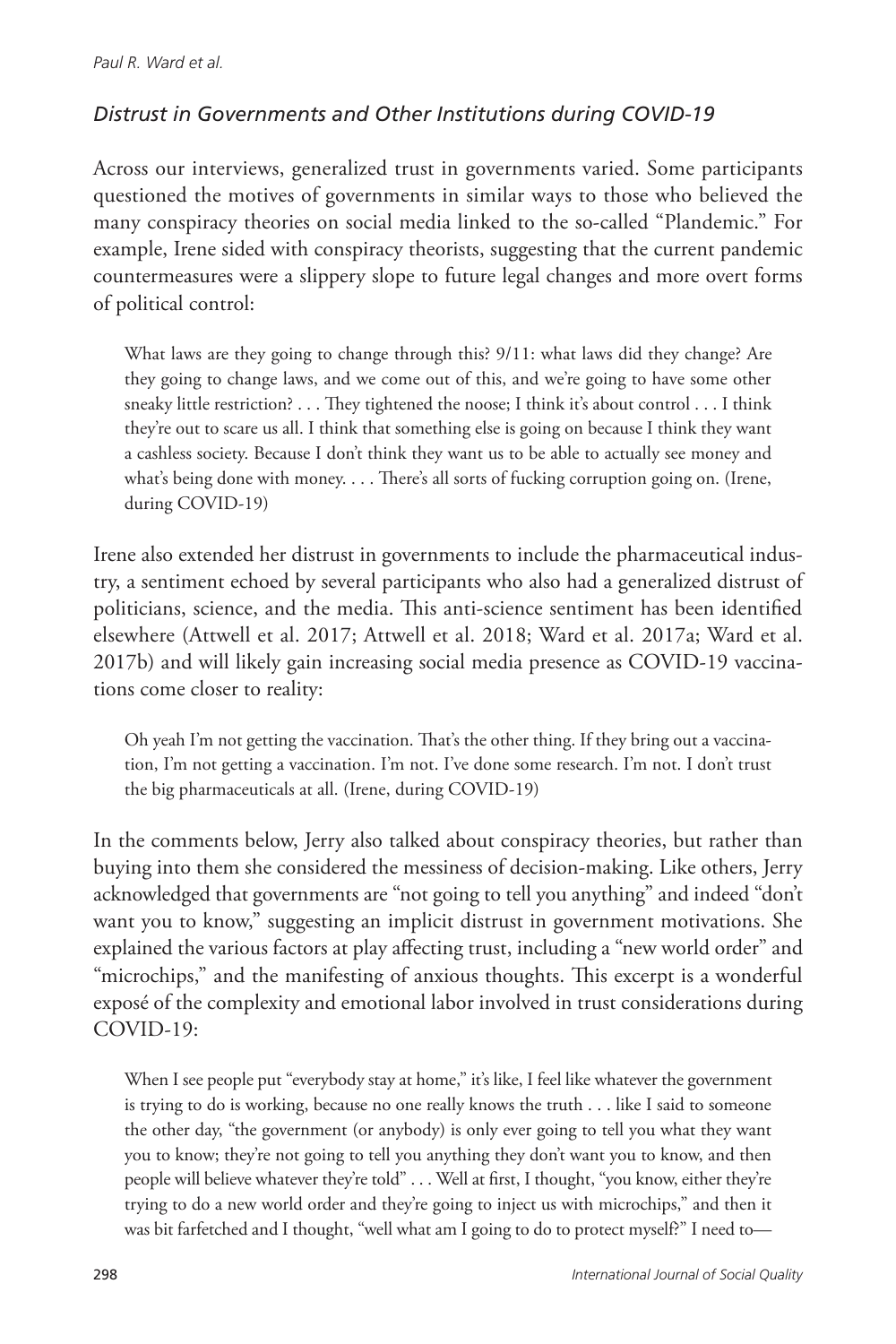what can I do, you know? And then I thought I was overthinking it, and at one point when it first started I was getting [name of child] ready for school, I think the Wednesday before the last day of school, and I had a bit of an anxiety thing where I was just very emotional and walking in circles, like chasing my tail like a dog, you know. (Jerry, during COVID-19)

In terms of deciding to (dis)trust governments or other institutions during the pandemic, the ways our Australian sample drew on international examples (particularly the United States) evidences the global diaspora on trust conditions and considerations. COVID-19 brings to the fore the collisions between globality and trust, as the vectors of disease, (mis)information, and approaches to social restrictions or economic issues that arise from one local context are intricately interspersed with (re)actions across the world. This brings an awareness of more untenable situations in Giddens's "pragmatic acceptance"—where reflexive citizens are "forced" to trust amid their current circumstances—by virtue of having ready access to information, streamed from around the globe, of how COVID-19 is being handled. The consequence of this is "dead ends" in the public consciousness as to how the situation could otherwise be handled, therefore increasing the likelihood of trust in the response of government and related institutions. In Australia, it seems that COVID-19 has been handled relatively well—evidenced by low case and death rates—yet this could also engender more permissiveness around government regulation of pandemic events. Several participants reflected that they felt "stuck" in the COVID-19 "situation" and needed to "turn off" information streams, relinquishing expectations they had of themselves as reflexive modern subjects in a truly global pandemic.

#### *Distrust in "Others" during COVID-19*

The COVID-19 lockdown measures arouse "personal responsibility," and indeed the success of public health measures in general rely on people "doing the right thing." However, there was a general sense that "others" (not defined, just people other than the participants) were not necessarily doing the "right thing" and in so doing risked derailing efforts to "flatten the curve" and reduce the duration of lockdowns. For example:

Some people are still ignorant of the fact that this is how we have to behave to "stop the spread." I get frustrated at people who are not observing the rules. (Tamara, during COVID-19)

Observing noncompliance with social distancing impacted Julie by eroding trust in others. She spoke about fearing that someone at the shops could transmit COVID-19:

When we go out to the shops and that, like, social distancing, I get the fears, a big thing in a way for me, because I really—like, I'm not one to get anxious over anything at the shop, but like not knowing if other people are—like, you don't know who's a carrier of the germ or not, and I am forced to have to go to the shop. (Julie, during COVID-19)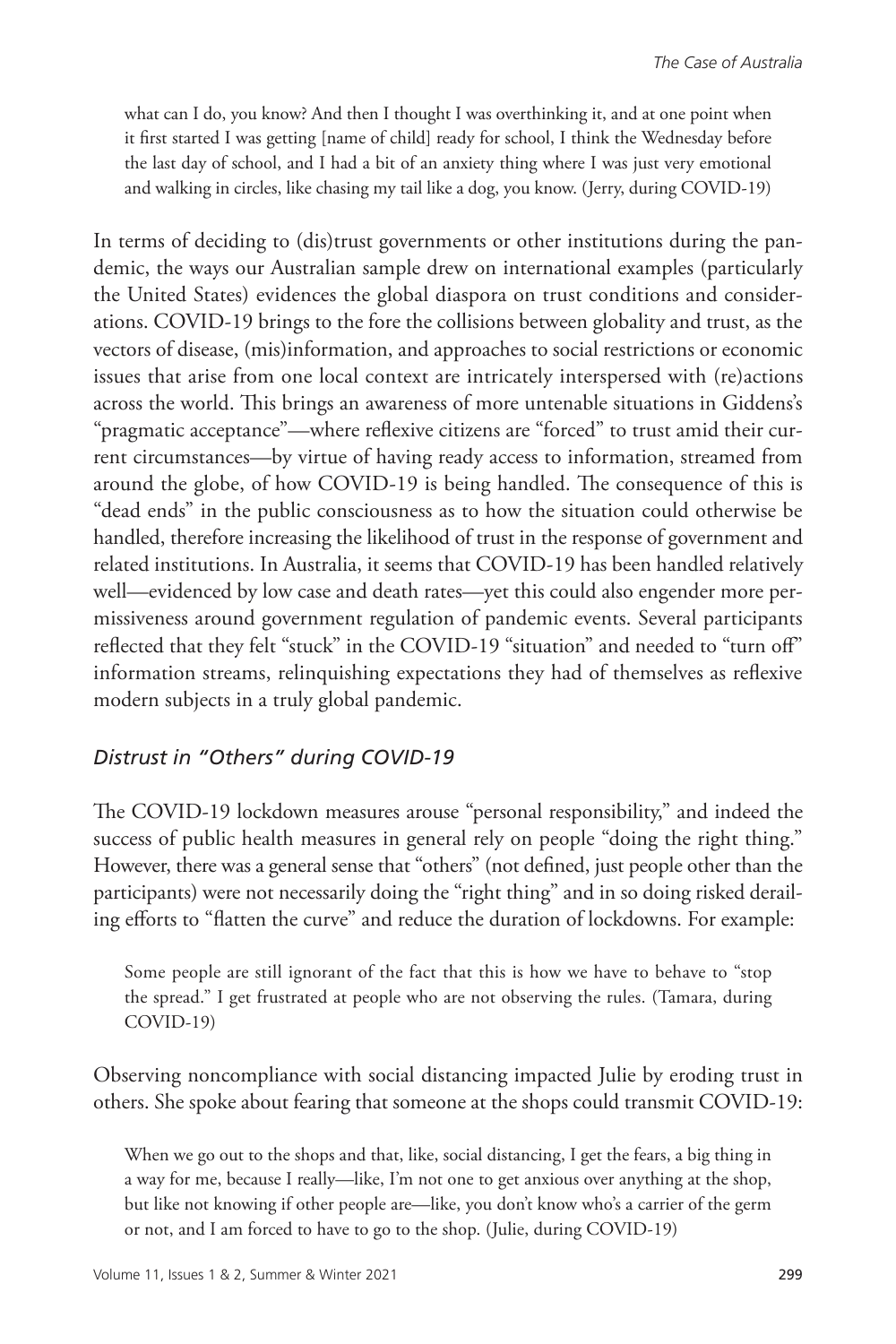Here, we see how the pandemic context shaped interpersonal trust between members of the public, and the potential impact it had on social cohesion. Julie, above, discusses the anxiety now associated with everyday tasks now carrying the potential for viral transmission and the increased need to trust others. Pre-COVID-19, our distrust in a stranger at the shops might result from an assessment of an obvious apparent risk—for example, the risk of a fellow citizen who carries a weapon, or drives carelessly, or acts aggressively. Comparatively, COVID-19 risk is less known, we have little certainty or control over whether someone limits their socialization, washes their hands, or is an asymptomatic carrier. The pandemic has brought to the fore our need to trust others in the absence of information upon which to base our decision to trust—ergo the default may be distrust over trust. Our data speaks to Michael Calnan and colleagues' (2020) notion of the "public's trust in itself" as shaping communal or social trust relations during the pandemic—with implications for social quality.

# *Changes in Trust / Reinforced Distrust between Pre- and During-COVID-19 Interviews*

Pre-COVID-19, Jerry talked about her search for information and her consideration of risks including her view on which sources of information she found trustworthy:

Well, even just being told it will make me think. Because, like I say, you can have proof, but there could be something else. (Jerry, pre-COVID-19)

Jerry talked much more during COVID-19 about how she was "switched off" from searching for information, partly due to the various untrustworthy sources of information:

There's so many different stories going on and conspiracy theories, and I'm sort of latching onto things because we want to find some truth in all of this. You know, is it really just the COVID-19 or are they plotting a new world order . . . a lot of the conspiracy theories, and then you see the news and the news gets conflicting because they show you news from New South Wales and we're in South Australia, and then people start going on about being 1.5 [m] apart and then people are dobbing people in, and I don't know whether, you know, who knows what's going on? This is my thing, like here's people who are dying of COVID-19, but is it really as big of a pandemic as they are saying? See people die of the cold; there's other statistics that people die of things all of [the] time, committing suicide, and it's not put out there. But I suppose because this is so contagious, that's where the bigger picture comes in, because it can be spread from person to person. But, yeah, I think I feel like if I just turn it all off, I'll find out sooner or later what's going on, and I'll just keep, not that I'm not informed, but I don't watch every single thing like I was. (Jerry, during COVID-19)

Rather than changing her views, the COVID-19 restrictions reinforced Irene's distrust in government. Before COVID-19, Irene questioned the validity of government mes-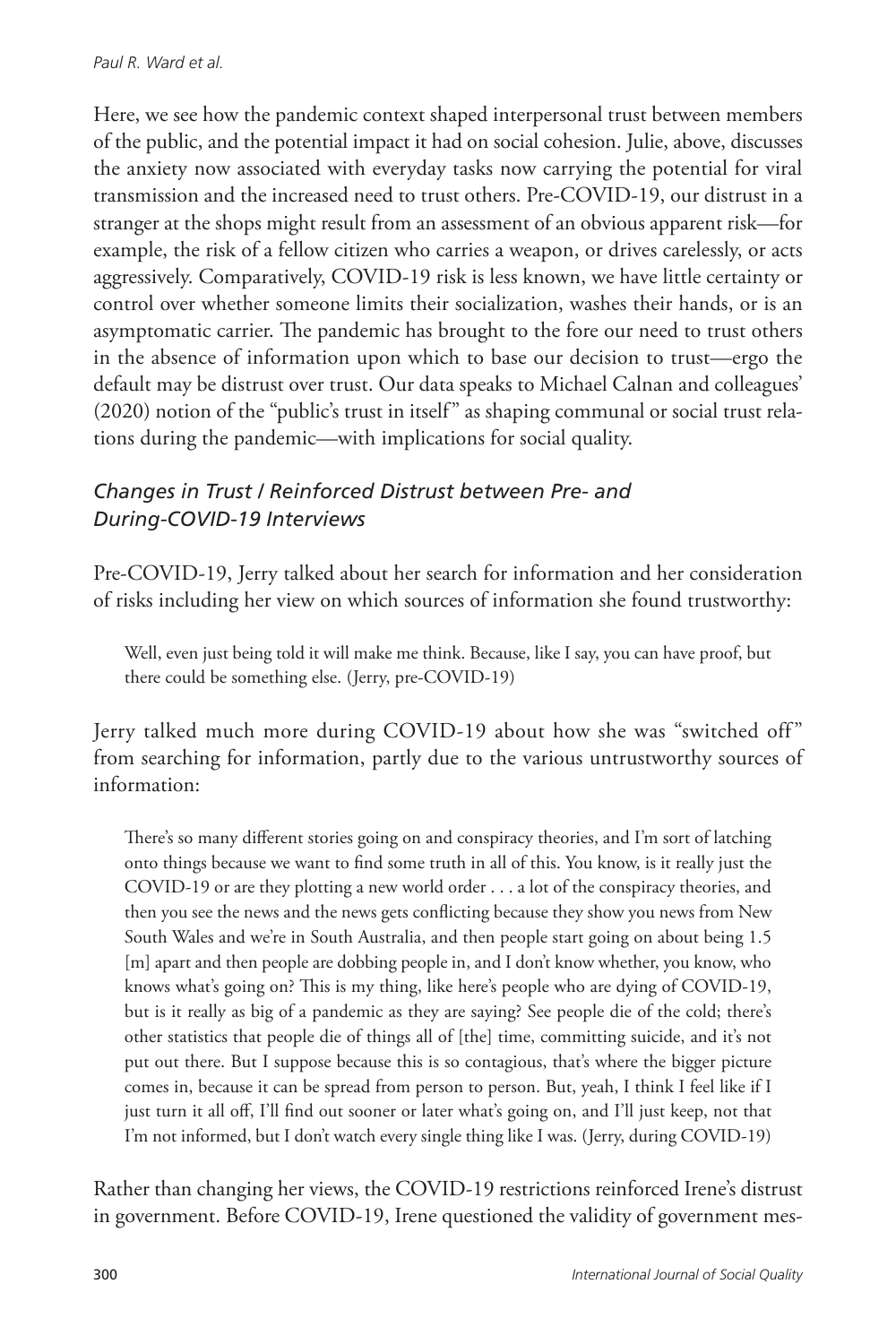saging about the links between alcohol and breast cancer, suggesting the government wants to remove alcohol from people's ("insufferable") lives to make them "suffer more" (i.e., a hard life made harder without alcohol). During COVID-19, Irene expressed continued distrust in government motivations:

It's preventing them from living the way they want to live. There you go. That's what COVID-19's doing. It's literally—they use the word restrictions—they're putting restrictions not just on distancing but on your routine. (Irene, during COVID-19)

Others have questioned whether the pandemic provides opportunity for the development of trust in government (Henderson et al. 2020). Though somewhat limited, our data suggests that the government pandemic response did nothing to *restore* trust for individuals who already distrusted it. The question remains as to whether a pandemic provides the opportunity for the development, maintenance, or enhancement of trust; or for reducing existing public trust.

#### **Discussion**

Much has been written to date on the changing nature of trust during the pandemic as citizens have been called upon to trust the numbers (public health reporting and data); the public (to do the "right" thing and follow recommended countermeasures); science and technologies (to mitigate viral spread and at the moment, the individuals responsible for the procurement and testing of vaccines); and the government response. The COVID-19 pandemic has brought "trust" to center stage in ways that differ considerably to previous pandemics such as the 1918 Spanish flu. Novel in relation to trust amid COVID-19 is the centrality of the trustworthy citizen, in addition to the trustworthy experts (e.g., government and scientists). Both government and the public need to engage in a trust exchange for the pandemic to be optimally managed. The current climate of trust—that it cannot be assumed—is notable in government communication throughout the pandemic with many and various (often daily) government briefings and livestreamed press conferences (Facebook Live announcements and Twitter feeds): while these are focused on providing information, they also respond to a broad democratic need to involve the public and encourage compliance. Individuals have a "moral imperative" to search for information (Google and Facebook seem well used) to decide to trust (or not), potentially utilizing "experts" (doctors, public health professionals, politicians) as one of a myriad of information sources available. Individuals are not only dealing with the fear and risks of contracting the virus and its implications for the health of themselves and their families, they must also act as "empowered citizens" working out who/what to trust and justify those decisions to themselves and others.

One of the first hallmarks of trust is its embeddedness in social cohesion and how trust can either make or break (or at least erode) such cohesion. It has been argued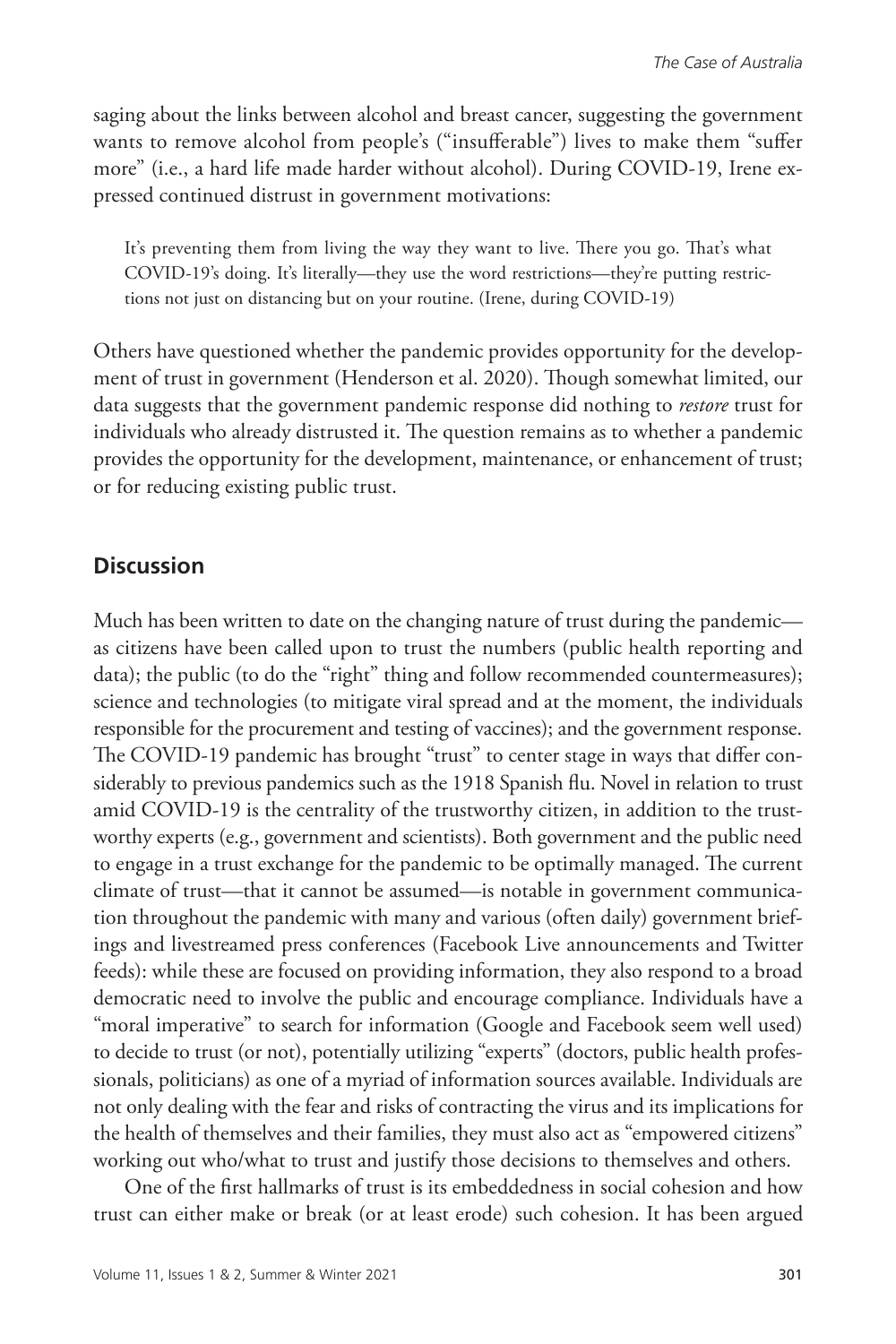that trust is both the glue that solidifies social cohesion (Berman and Phillips 2012; Ward et al. 2011) and the lubricant that helps social relationships, and hence social cohesion, to flourish (Möllering 2001, 2006). Most of social life could not happen without trust—as humans, we cannot personally perform every function ourselves, and therefore we need other humans to perform those functions for us. People doing the "right things" during COVID-19 lockdowns may require trust in the government in democratic societies. The problem with cooperation between humans (or between governments and citizens) is that neither party can really control each other's actions, thereby requiring this "leap of faith" in the form of trust. This is akin to an emotional dependence on others (Luhmann 1979).

Obviously, a problem occurs if there is a breakdown of trust. In addition to dissent on social media, we have seen numerous marches and rallies in various parts of the world, with people arguing against particular government decisions, including lockdowns, the rollout of COVID-19 vaccines, and imploring the public to use facemasks. In recent months, we have seen strict "lockdowns" in Sydney and Melbourne, whereby it is illegal to leave your home without a good reason (e.g., to get medical supplies or food, to go to work if an essential worker), although we have also seen organized "freedom marches" against the very same lockdowns (which are, by definition, illegal; protesters were fined and, in some cases, imprisoned). This "dissent" is a hallmark of distrust and provides evidence for overwhelming distrust in government in some groups. Our article explores the ways in which participants in our study talked about their (dis)trust of people and institutions before and during the pandemic.

During the pandemic, with all its uncertainty, women's considerations for trust in our study pivoted on trust in political systems and specifically the Australian government (and various sources of information) and trust in others to comply with COVID-19 countermeasures—that is, the conditions on which they formed their decisions to "trust." Our study showed that trust during the pandemic had implications for social quality in terms of social cohesion relevant to remedying the situation post-pandemic. We note that trust in the public changed, but also that the pandemic amplified preexisting distrust in government—potentially providing the "conditions" for a further loss of trust in government. Indeed, our study findings suggest that inconsistency in information bred uncertainty and eroded already insubstantial trust in the government. However, what seems to remain, which is optimistic for social cohesion and perhaps a pathway toward restoration post-pandemic, is a steadfast trust in the government (almost as a default position). This was pronounced when participants looked beyond SA to different Australian state-based and broader global pandemic outcomes relative to differing national and international government responses. Our study showed that implicit trust, founded on "epistemic authority" (not necessarily trust in the individual), spliced with the bipartisan approach taken to address COVID-19, instilled trust in the government more broadly. In the absence of certainty, implicit trust in government resulted in faith that a good outcome would eventuate.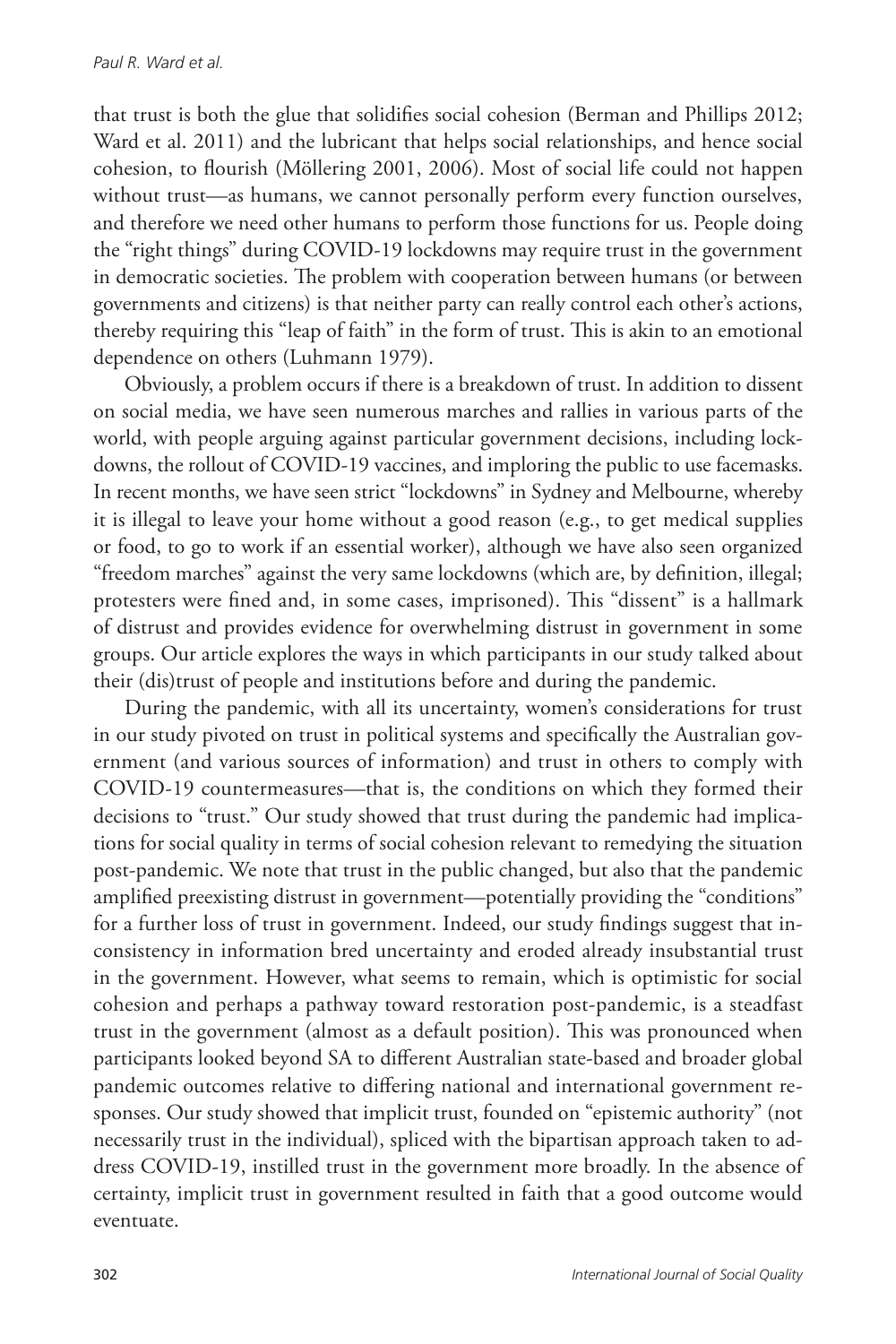Trust also seemed to occur in circumstances of personal vulnerability, and, while generalized distrust in systems was possible, compliance with public health advice stemmed from powerlessness to choose otherwise. Increased public questioning caused existential anxiety, compromising trust in systems. Trust in systems was possible without trust in individual political leaders due to suspicion about their motives. Alongside this sat a distrust of the government based on instinct and suspicion or questioning of political responses due to sheer uncertainty and disbelief. Much of this distrust may have drawn on prior distrust of politicians during the Australian bushfires in late 2019 and early 2020. Whereas trust had been gradually emaciated in politicians and doctors in the world pre-COVID-19, in the COVID-19 crisis we have seen a new hierarchy of trust in medical experts over politicians and over medical conspiracy theorists (like celebrity chefs and sporting heroes) promulgated through "fake news" (although we have witnessed an increasing use of unproven "therapies" for COVID-19, symbolizing distrust in therapies and vaccinations shown to be effective by medical scientists and regulated by governments).

In pre-COVID-19 times, the internet and social media platforms were already a minefield of information and a battleground for competing "truths," requiring decisions about who or what to trust. However, during COVID-19 we have witnessed an explosion in the rapid spread of (mis)information on social media (Allington et al. 2020)—and an enlarged battleground for truth—leading to increased risk of depression and anxiety (Gao et al. 2020). This so-called "infodemic" has led to calls for stricter regulations on "fake news" to help the public with trust considerations (Hua and Shaw 2020). Participants in our study talked at length about the validity of the multitude of information sources around COVID-19, and the confusion and complications that ensued for them. The spread of "fake news" or misinformation compromised trust in government and scientific information for some participants, and for others it at least questioned who and/or what to trust, sometimes leading to participants "turning off" to COVID-19 news. Distrust arose through confusion, and for some this was considered a form of manipulation or exploitation that compromised trust in overall political systems.

Trust in traditional information sources reinforced a tendency to conform to advice, because it was based on "orthodox science," which in turn was generally accepted. This, to some extent, might reflect public trust in the educational institutions that graduate scientists and the institutions that now employ them. In this way, "trust the government" is redundant because there is trust in the source of knowledge that is the basis of government decision-making and/or trust in the self to be discerning of the information on which government advice rests. The epistemic authority afforded to scientific experts may therefore make COVID-19 press conferences more "trustworthy." In SA, COVID-19 press conferences commence with the Premier making broad statements, but the details are then provided by the Chief Public Health Officer (the scientific expert in this case) who, in the mind of the public, may have little or no political points to score, but is simply there as a conduit of public health, medical, and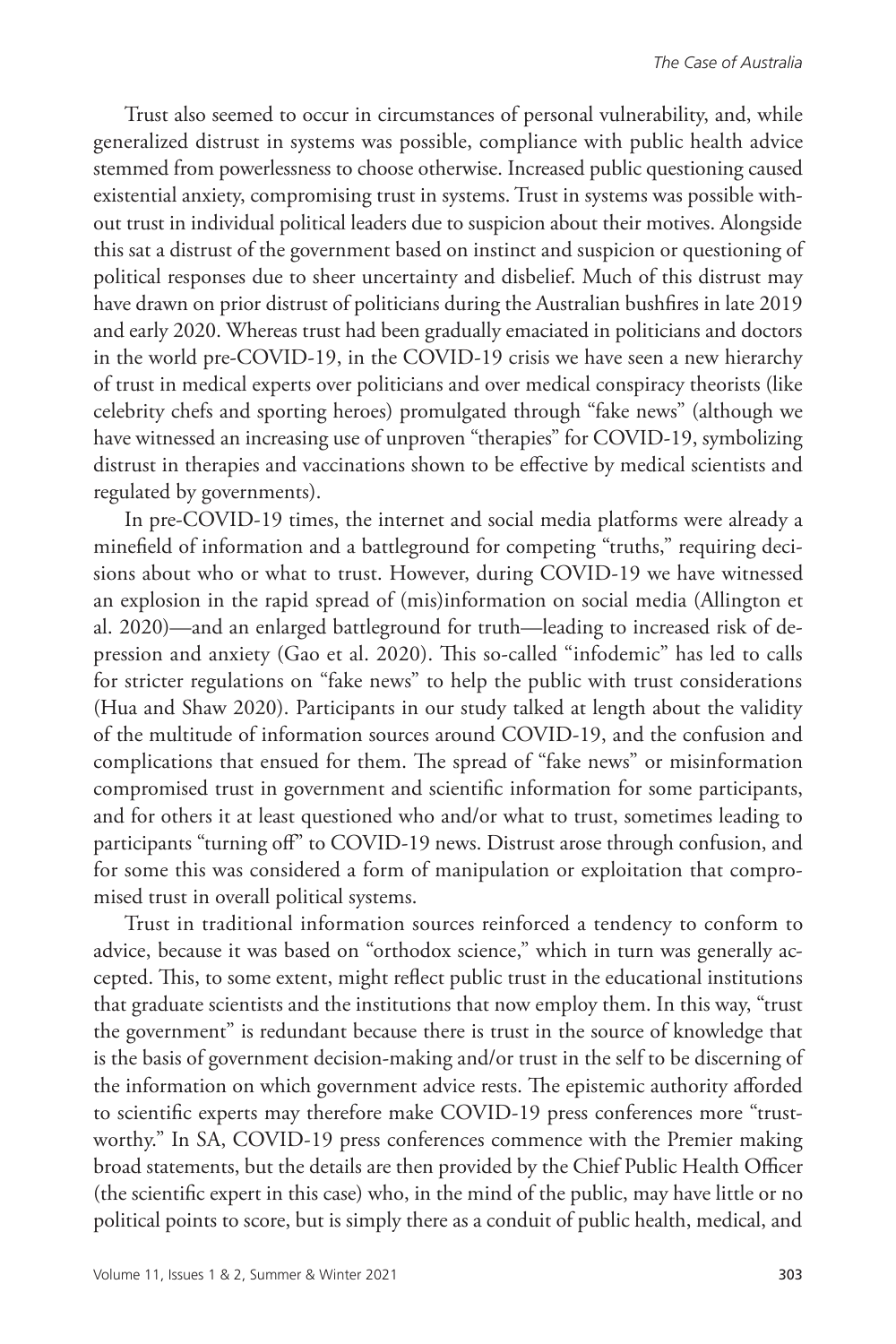scientific information. A logic of trust in experts because of their status was evident in the during-COVID-19 interviews, where trust in the expert was linked to trust in the system, its political responses, and its public health messages (in this way, experts are "access points"): it was not a kind of blind trust resulting in the validity of information. However, implicit trust based on "expert" status for some was coupled with self-trust to choose friends who were also experts and therefore deemed trustworthy, or to display distrust in medical experts in preference of trust in the self (a logic of "how would they know more about me than I know about me?").

Trust is a judgment, not a decision based solely on facts. We gather the information we need (often based on the risk involved in deciding to trust someone or something) and then use that information as our guide—but it is not fail-safe. Neither is it based on "full" information, mainly because we are often required to trust preemptively. Trust is also based on an expectation about the future—if you trust people with/out COVID-19, the media, and the government to play their part and manage a pandemic response, you expect them to do it appropriately and effectively, with legitimacy, transparency, and integrity (Henderson et al. 2020). Our article is based on data from mid-2020—only time will tell how (dis)trust twists and turns as we continue through the pandemic.

**Belinda Lunnay** is Research Associate within Public Health at Flinders University in Australia. She is a qualitative researcher with expertise in understanding health inequity using social class theory. Email: belinda.lunnay@flinders.edu.au

**Kristen Foley** is a PhD Candidate at Flinders University in Australia. She is an Occupational Scientist by training and uses diverse qualitative methodologies to study contemporary issues in society that affect human activity and flourishing. Email: kristen.foley@flinders.edu.au

**Samantha B. Meyer** is an Associate Professor at the University of Waterloo, School of Public Health Sciences, Canada. She is an applied social scientist with an interest in the social phenomena shaping the acceptance of health information and the use of preventative health services. Email: samantha.meyer@uwaterloo.ca

**Jessica Thomas** is a Public Health Professional and a PhD Researcher at Flinders University in Australia. Jessica focuses on working with populations to undertake research with real-world impact. Email: jessica.thomas@flinders.edu.au

**Paul R. Ward** is Professor of Public Health at Flinders University in Australia. Paul is a social scientist by training and has a particular interest in applying sociological theories of trust to public health problems. Email: paul.ward@flinders.edu.au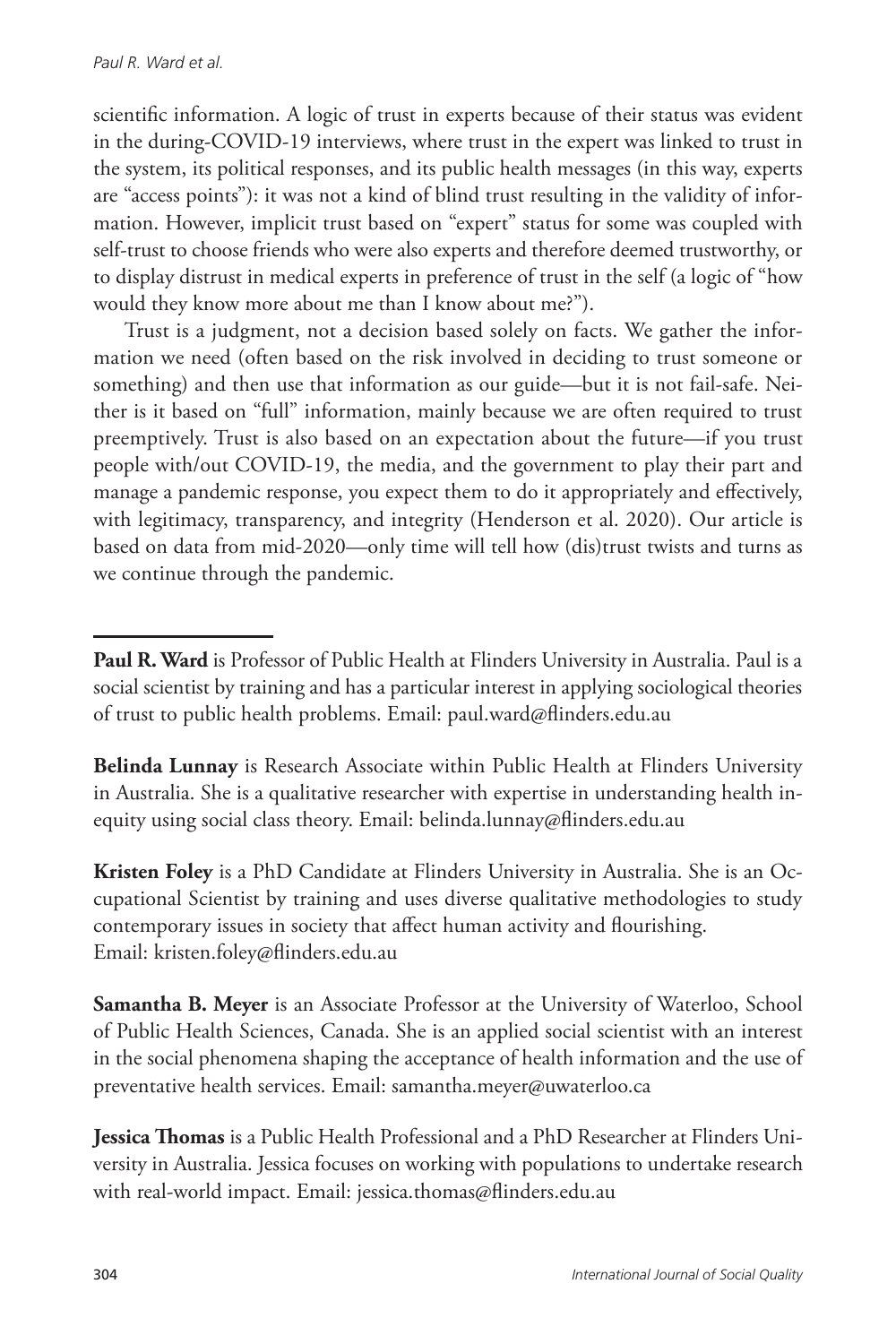**Ian Olver** is a Professorial Research Fellow in the School of Psychology, Faculty of Health and Medical Sciences at the University of Adelaide in Australia. By training, Ian is a medical oncologist and bioethicist, and has a focus on research in supportive care in cancer. Email: ian.olver@adelaide.edu.au

**Emma R. Miller** is a Public Health Epidemiologist at Flinders University in Australia. She has a long history of research in the area of alcohol and cancer, with a particular focus on alcohol-related breast cancer risk in midlife women. Email: emma.miller@flinders.edu.au

#### **Notes**

- 1. Calculated from World Health Organization's Coronavirus Disease (COVID-19) Dashboard: [https://](https://covid19.who.int/) [covid19.who.int/](https://covid19.who.int/); and the United States Census Bureau's International Database: https://www.census.gov/ data-tools/demo/idb/#/country?YR\_ANIM=2020&COUNTRY\_YEAR=2020.
- 2. Calculated from data provided by Worldometers.info: [https://www.worldometers.info/coronavirus/?fbclid](https://www.worldometers.info/coronavirus/?fbclid=IwAR1Pl04vvppWpQTWMdsQVqn_rcBNjn_24x47pSul4RtUVCOkPMlnBcolFqM) [=IwAR1Pl04vvppWpQTWMdsQVqn\\_rcBNjn\\_24x47pSul4RtUVCOkPMlnBcolFqM](https://www.worldometers.info/coronavirus/?fbclid=IwAR1Pl04vvppWpQTWMdsQVqn_rcBNjn_24x47pSul4RtUVCOkPMlnBcolFqM).
- 3. Data available at [https://essentialvision.com.au/category/essentialreport.](https://essentialvision.com.au/category/essentialreport)

# **References**

- Allington, D., B. Duffy, S. Wessely, N. Dhavan, and J. Rubin. 2020. "Health-Protective Behaviour, Social Media Usage and Conspiracy Belief during the COVID-19 Public Health Emergency." *Psychological Medicine* 51 (10): 1763–1769. doi:10.1017/S003329172000224X.
- Attwell, K., J. Leask, S. Meyer, P. Rokkas, and P. Ward. 2017. "Vaccine Rejecting Parents' Engagement with Expert Systems that Inform Vaccination Programs." *Journal of Bioethical Inquiry* 14 (1): 65–76. doi:10.1007/s11673-016-9756-7.
- Attwell, K., P. R. Ward, S. B. Meyer, P. J. Rokkas, and J. Leask. 2018. ""Do-It-Yourself": Vaccine Rejection and Complementary and Alternative Medicine (CAM)." *Social Science & Medicine* 196 (Supplement C): 106–114. doi:10.1016/j.socscimed.2017.11.022.
- Australian Government Department of Health. 2021. "Government Response to the COVID-19 Outbreak." [https://www.health.gov.au/news/health-alerts/novel-coronavirus-2019-ncov-health](https://www.health.gov.au/news/health-alerts/novel-coronavirus-2019-ncov-health-alert/government-response-to-the-covid-19-outbreak) [-alert/government-response-to-the-covid-19-outbreak.](https://www.health.gov.au/news/health-alerts/novel-coronavirus-2019-ncov-health-alert/government-response-to-the-covid-19-outbreak)
- Australian Technical Advisory Group on Immunisation. 2021. "ATAGI Statement on Revised Recommendations on the Use of COVID-19 Vaccine AstraZeneca." *Australian Government Department of Health*, 17 June. https://www.health.gov.au/news/atagi-statement-on-revised -recommendations-on-the-use-of-covid-19-vaccine-astrazeneca-17-june-2021.
- Bangerter, A., F. Krings, A. Mouton, I. Gilles, E. G. Green, and A. Clémence. 2012. "Longitudinal Investigation of Public Trust in Institutions Relative to the 2009 H1N1 Pandemic in Switzerland." *PLOS ONE* 7 (11): e49806. doi:10.1371/journal.pone.0049806.
- Barbalet, J. M. 2011. "Emotions beyond Regulation: Backgrounded Emotions in Science and Trust." *Emotion Review* 3 (1): 36–43. doi:10.1177/1754073910380968.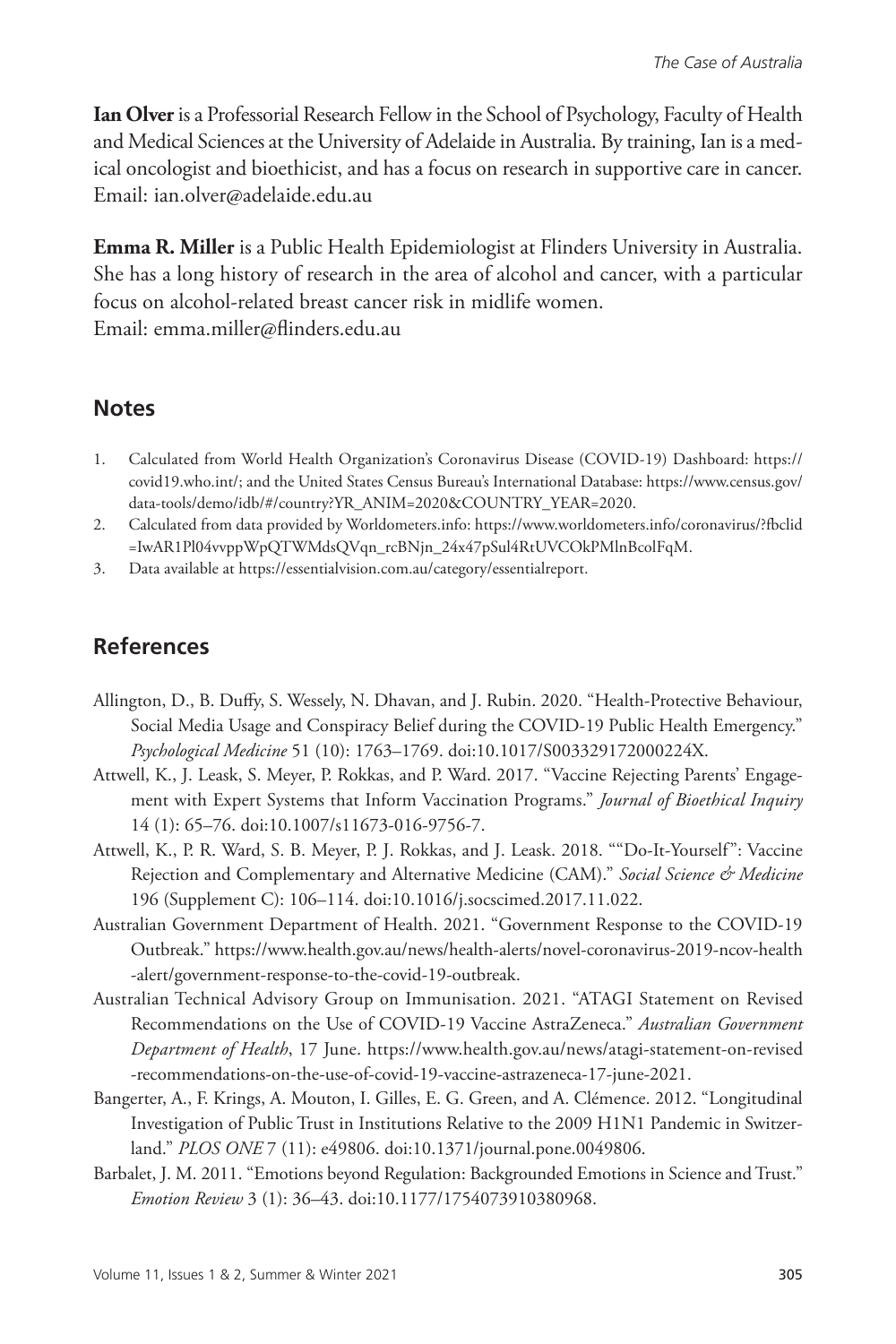- Baum, N. M., S. D. Goold, and P. D. Jacobson. 2009. "Listen to the People: Public Deliberation about Social Distancing Measures in a Pandemic." *American Journal of Bioethics* 9 (11): 4–14. doi:10.1080/15265160903197531.
- Beck, U. 1992. *Risk Society: Towards a New Modernity*. London: SAGE.
- Beck, W., L. J G. van der Maesen, F. Thomese, and A. Walker, eds. 2001. *Social Quality: A Vision for Europe*. The Hague: Law International.
- Berman, Y., and D. Phillips. 2012. "Social Cohesion." In *Social Quality: From Theory to Indicators*, ed. L. J. G. van der Maesen and A. Walker, 149–172. London: Palgrave Macmillan.
- Blair, R. A., B. S. Morse, and L. L. Tsai. 2017. "Public Health and Public Trust: Survey Evidence from the Ebola Virus Disease Epidemic in Liberia." *Social Science and Medicine* 172: 89–97. doi:10.1016/j.socscimed.2016.11.016.
- Brown, P. 2020. "Studying COVID-19 in Light of Critical Approaches to Risk and Uncertainty: Research Pathways, Conceptual Tools, and Some Magic from Mary Douglas." *Health, Risk & Society* 22 (1): 1–14. doi:10.1080/13698575.2020.1745508.
- Bureekul, T., and S. Thananithichot. 2013. "Trust and Social Cohesion: The Key to Reconcile Thailand's Future." *International Journal of Social Quality* 2 (2): 81–97. [doi:10.3167/](http://dx.doi.org/10.3167/IJSQ.2012.020206) [IJSQ.2012.020206](http://dx.doi.org/10.3167/IJSQ.2012.020206).
- Calnan, M., S. J. Williams, and J. Gabe. 2020. "Uncertain Times: Trust Matters during a Pandemic." *Discover Society*, 1 June. https://archive.discoversociety.org/2020/06/01/uncertain-times-trust -matters-during-the-pandemic/.
- Chen, F.-L., and S.-J. Shi. 2013. "Social Exclusion Experiences of Atypical Workers: A Case Study of Taipei." *International Journal of Social Quality* 2 (2): 43–62. doi:10.3167/IJSQ.2012 .020204.
- Deurenberg-Yap, M., L. L. Foo, Y. Y. Low, S. P. Chan, K. Vijaya, and M. Lee. 2005. "The Singaporean Response to the SARS Outbreak: Knowledge Sufficiency versus Public Trust." *Health Promotion International* 20 (4): 320–326. doi:10.1093/heapro/dai010.
- Duckett, S., and A. Stobart. 2020. "Australia's COVID-19 Response Part 1 of 2: The Story So Far." *Pearls and Irritations*, 11 July. https://johnmenadue.com/stephen-duckett-and-anika -stobart-australias-covid-19-response-part-1-of-2-the-story-so-far/.
- Evershed, N., and J. Nicholas. 2021. "Australia Covid Vaccine Tracker: How Is the Rollout Progressing and When Will You Get the Jab?" *The Guardian*, 15 November. https://www.theguardian.com/australia -news/datablog/ng-interactive/2021/nov/15/covid-19-vaccine-rollout-australia-vaccination -rate-progress-how-many-people-vaccinated-percent-tracker-australian-states-number-total -daily-live-data-stats-updates-news-schedule-tracking-chart-percentage-new-cases-today.
- Freimuth, V. S., D. Musa, K. Hilyard, S. C. Quinn, and K. Kim. 2014. "Trust during the Early Stages of the 2009 H1N1 Pandemic." *Journal of Health Communication* 19 (3): 321–339. doi:10.1080/10810730.2013.811323.
- Gambetta, D. 1988. *Trust: Making and Breaking Co-Operative Relations*. Oxford: Basil Blackwell.
- Gao, J., P. P. Zheng, Y. Jia, H. Chen, Y. Mao, S. Chen, . . . , and J. Dai. 2020. "Mental Health Problems and Social Media Exposure during COVID-19 Outbreak." *PLOS ONE* 15 (4): e0231924. doi:10.1371/journal.pone.0231924.
- Giddens, A. 1990. *The Consequences of Modernity*. Cambridge: Polity Press.
- Giddens, A. 1991. *Modernity and Self Identity*. Cambridge: Polity Press.
- Gilson, L. 2003. "Trust and the Development of Health Care as a Social Institution." *Social Science and Medicine* 56 (7): 1453–1468. doi:10.1016/s0277-9536(02)00142-9.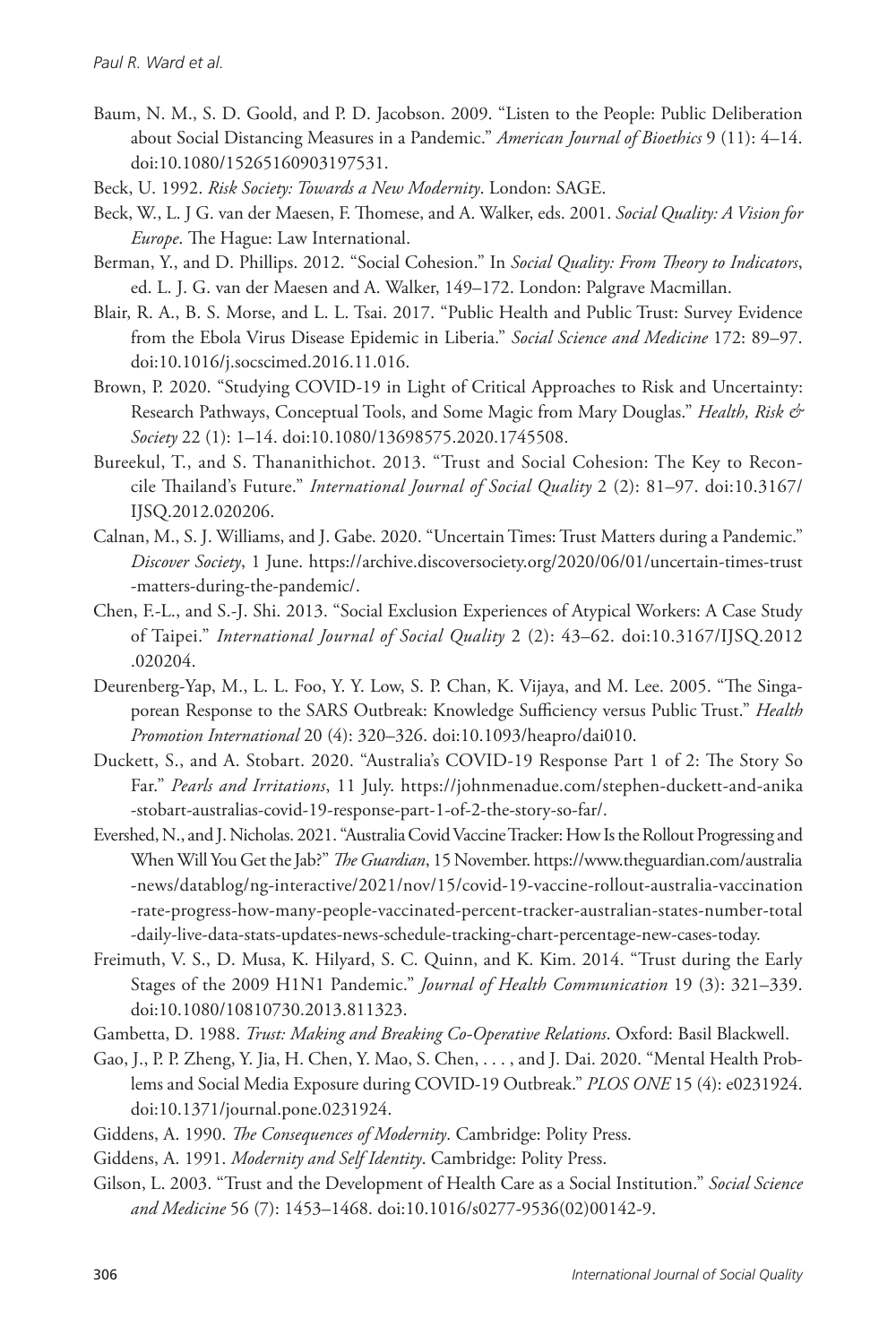- Gilson, L. 2006. "Trust in Health Care: Theoretical Perspectives and Research Needs." *Journal of Health Organization and Management* 20 (5): 359–375. doi:10.1108/14777260610701768.
- Gilson, L., N. Palmer and H. Schneider. 2005. "Trust and Health Worker Performance: Exploring a Conceptual Framework Using South African Evidence." *Social Science and Medicine* 61 (7): 1418–1429. doi:10.1016/j.socscimed.2004.11.062.
- Hardin, R. 1998. "Trust in Government." In *Trust and Governance*, ed. V. Braithwaite and M. Levi, 9–27. New York: Russell Sage Foundation.
- Henderson, J., P. R. Ward, E. Tonkin, S. B. Meyer, H. Pillen, D. McCullum, . . ., and A. Wilson. 2020. "Developing and Maintaining Public Trust during and Post-COVID-19: Can We Apply a Model Developed for Responding to Food Scares?" *Frontiers in Public Health* 8 (369). doi:10.3389/fpubh.2020.00369.
- Hua, J., and R. Shaw. 2020. "Corona Virus (COVID-19) 'Infodemic' and Emerging Issues through a Data Lens: The Case of China." *International Journal of Environmental Research and Public Health* 17 (7): 2309. doi:10.3390/ijerph17072309.
- Jacobsen, M., ed. 2018. *Emotions, Everyday Life and Sociology*. London: Routledge.
- Lewis, L. 2007. "Epistemic Authority and the Gender Lens." *The Sociological Review* 55 (2): 273–292. doi:10.1111/j.1467-954X.2007.00705.x.
- Lin, K., P. R. Ward, and L. J. G. van der Maesen .2009. "Social Quality Theory in Perspective." *Development and Society* 38 (2): 201–208. https://www.researchgate.net/publication/ 242603858\_Social\_Quality\_Theory\_in\_Perspective.
- Luhmann, N. 1979. *Trust and Power*. New York: Wiley.
- Luhmann, N. 1988. "Familiarity, Confidence, Trust: Problems and Alternatives." In *Trust: Making and Breaking Cooperative Relations*, ed. D. Gambetta, 94–107. Oxford: Blackwell.
- Lunnay, B., K. Foley, S. B. Meyer, M. Warin, C. Wilson, I. Olver, . . . , and P. R. Ward. 2021. "Alcohol Consumption and Perceptions of Health Risks during COVID-19: A Qualitative Study of Middle-Aged Women in South Australia." *Frontiers in Public Health* 9 (616870). doi:10.3389/ fpubh.2021.616870.
- Meyer, S., C. Luong, P. R. Ward, and G. Tsourtos. 2010. "Operationalising the Theory of Social Quality: Analysis of the Reliability of an Instrument to Measure Social Quality." *Development and Society* 39 (2): 327–356. doi:10.21588/dns.2010.39.2.007.
- Meyer, S., L. Mamerow, A. Taylor, J. Henderson, P. Ward, and J. Coveney. 2012. "Demographic Indicators of Trust in Federal, State and Local Government: Implications for Australian Health Policy Makers." *Australian Health Review* 37 (1): 11–18. doi:10.1071/AH11073.
- Meyer, S., P. Ward, and J. Coveney. 2014. "A Qualitative Study of CVD Management and Dietary Changes: Problems of 'Too Much' and 'Contradictory' Information." *BMC Family Practice* 15: 25. doi:10.1186/1471-2296-15-25.
- Mishler, W., and R. Rose. 2001. "What Are the Origins of Political Trust? Testing Institutional and Cultural Theories in Post-Communist Societies." *Comparative Political Studies* 34 (1): 30–62. doi:10.1177/0010414001034001002.
- Misztal, B. A. 1996. *Trust in Modern Societies*. Cambridge: Polity Press.
- Misztal, B. A. 2001. "Trust and Cooperation: The Democratic Public Sphere." *Journal of Sociology* 37 (4): 371–386. doi:10.1177/144078301128756409.
- Möllering, G. 2001. "The Nature of Trust: From Georg Simmel to a Theory of Expectation, Interpretation and Suspension." *Sociology* 35: 403–420. doi:10.1177/s0038038501000190.
- Möllering, G. 2006. *Trust: Reason, Routine, Reflexivity*. Oxford: Elsevier.